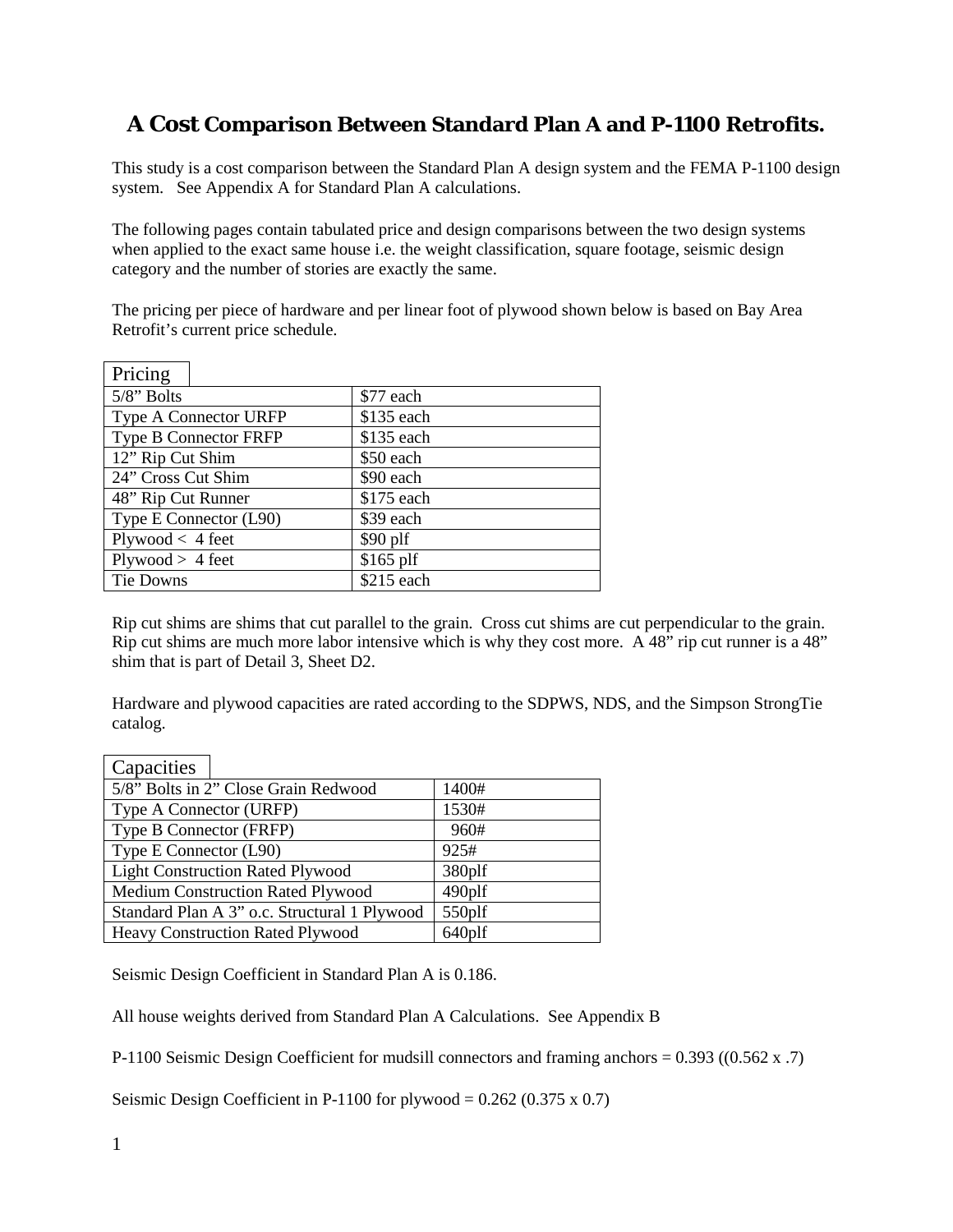## **The Bay Area's Housing Stock**.



| <b>EARTHQUAKE RETROFIT SCHEDULI</b> |                                 |                       |                          |                          |                          |                       |                                                               |                       |  |
|-------------------------------------|---------------------------------|-----------------------|--------------------------|--------------------------|--------------------------|-----------------------|---------------------------------------------------------------|-----------------------|--|
|                                     |                                 |                       |                          |                          |                          |                       | Length Each of Two Braced Wall Se<br>Along Each Perimeter Wal |                       |  |
| Weight Category                     |                                 | Mark row that applies |                          |                          |                          |                       | Wood Structural Panel                                         |                       |  |
|                                     |                                 |                       |                          |                          |                          | Cripple Wall Height   |                                                               |                       |  |
|                                     |                                 |                       | up to 1'                 | 1'-1" to 2'              |                          | 2'-1" to 4'-0"        | 4'-1" to 6'-0"                                                |                       |  |
|                                     | Total Area<br>in Square<br>Feet | ⊠                     | Without<br>Tie-<br>downs | Without<br>Tie-<br>downs | Without<br>Tie-<br>downs | With<br>Tie-<br>downs | Without<br>Tie-<br>downs                                      | With<br>Tie-<br>downs |  |
|                                     | up to 800                       |                       | 8.0'                     | $8.0^{\circ}$            | 10.7 <sup>°</sup>        | $8.0^{\circ}$         | 12.0'                                                         | $8.0^\circ$           |  |
|                                     | 801 to 1000                     |                       | 9.3'                     | 9.3'                     | $12.0^{\circ}$           | 9.3'                  | 13.3'                                                         | 9.3'                  |  |
|                                     | 1001 to 1200                    |                       | $10.7^{\circ}$           | $10.7^{\circ}$           | 13.3'                    | 10.7 <sup>°</sup>     | 16.0'                                                         | 10.7'                 |  |
| 1-Story                             | 1201 to 1500                    |                       | 12.0'                    | $12.0^{\circ}$           | 14.7"                    | $12.0^{\circ}$        | 17.3'                                                         | 12.0'                 |  |
| Light Construction                  | 1501 to 2000                    |                       | 14.7'                    | 14.7'                    | 17.3'                    | 14.7'                 | 21.3'                                                         | 16.0'                 |  |
|                                     | 2001 to 2500                    |                       | 18.7'                    | 18.7                     | 20.0'                    | $18.7^{\circ}$        | 24.0'                                                         | $18.7^{\circ}$        |  |
|                                     | 2501 to 3000                    |                       | 21.3'                    | 21.3'                    | 22.7'                    | 21.3'                 | 26.7'                                                         | 21.3'                 |  |
|                                     |                                 |                       |                          |                          |                          |                       |                                                               |                       |  |

The cripple wall of this home appears to be slightly less than 4 feet tall. Applying P-1100's earthquake retrofit schedule, 29' 3" (without tie downs) or 24'(with tie downs) of shear walling is required. There is not enough available foundation to do this. This is one of the problems with FEMA P-1100. (Remember TWO lengths of structural panel are required on each will line)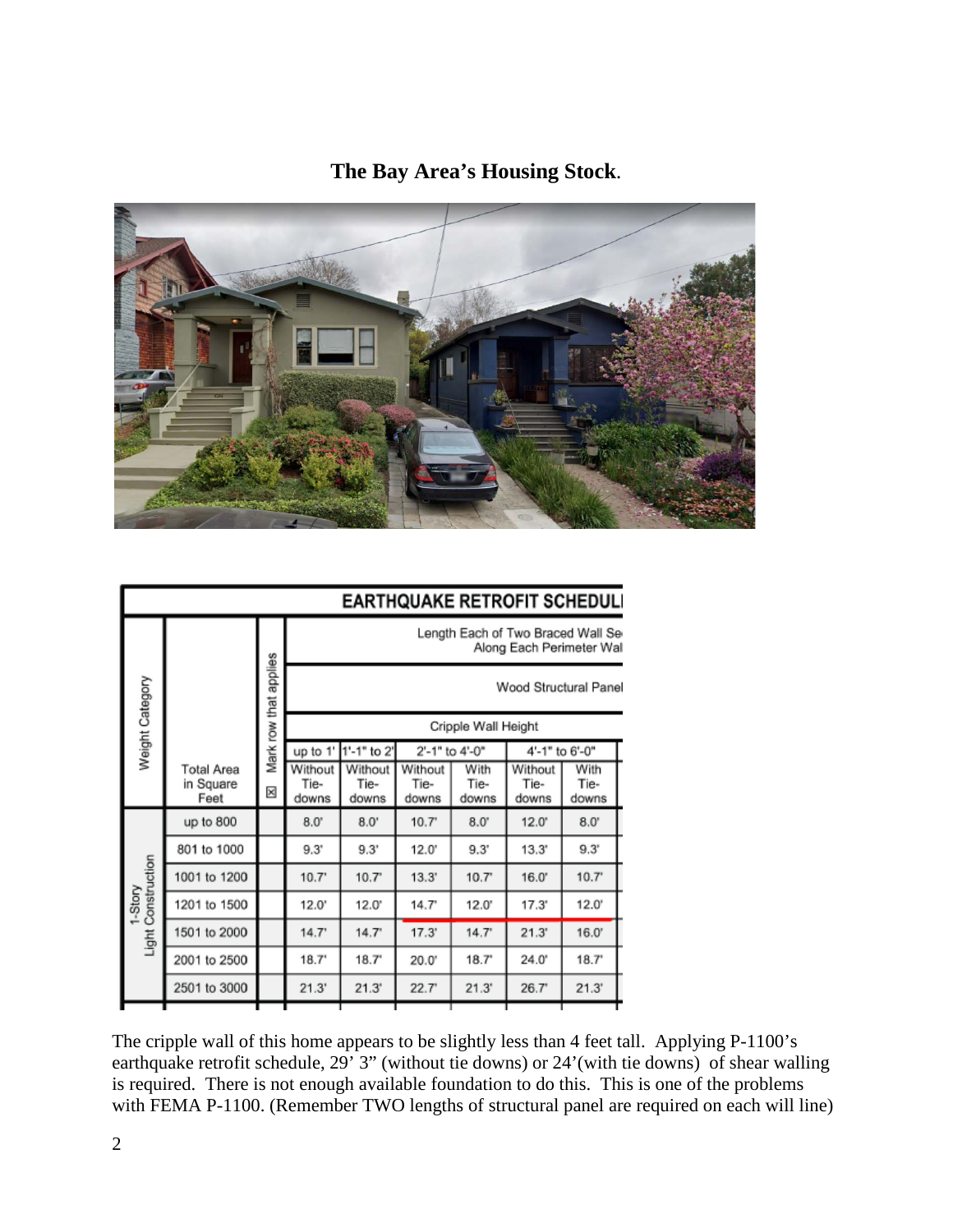## **The Comparison Process**

In the following pages the FEMA P-1100 applications are identified by "P-1100" at the beginning of the house description.

Standard Plan A retrofits are identified by "Standard Plan A" at the beginning of the house description.

**P-1100** - 1,350sf - One Story - 2' Cripple Wall - Light Construction



Shear resistance on each wall line.

| $\frac{5}{8}$ Bolts- 1500# | 18,000# each wall line |
|----------------------------|------------------------|
| Plywood-380plf             | 9.120# each wall       |
| $L90s - 925#$              | $23.125$ # each line   |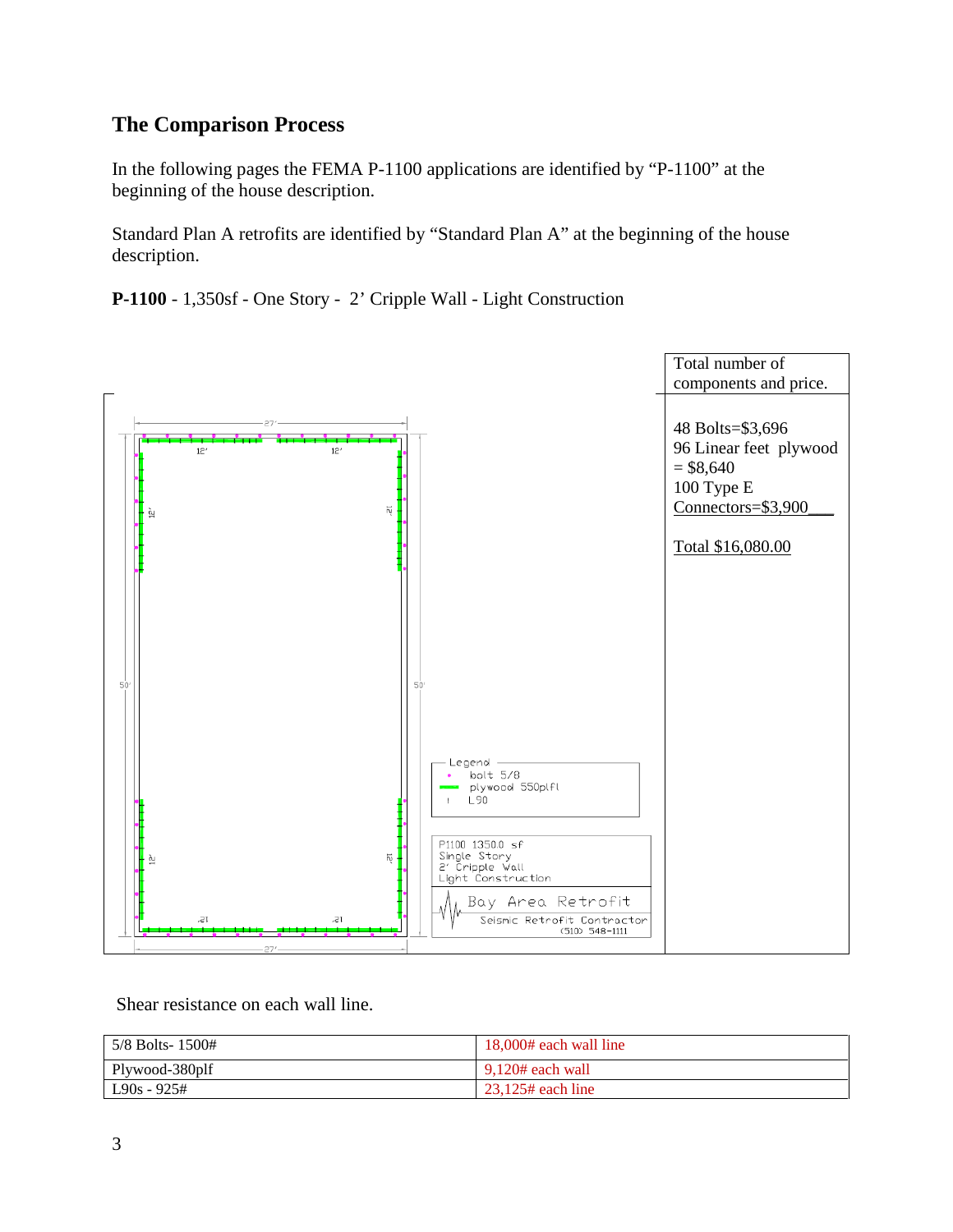

**Standard Plan A** - 1,350sf - One Story - 2' Cripple Wall - Light Construction

Base shear  $= 4260$ #on each wall line.

| <b>Component Capacities</b> | Shear resistance on each wall line |
|-----------------------------|------------------------------------|
| $5/8$ Bolts- $1500#$        | $6,000#$ each wall line            |
| Plywood-550plf              | 5500# each wall line               |
| $L90s - 925#$               | $4,625$ # each wall line           |

.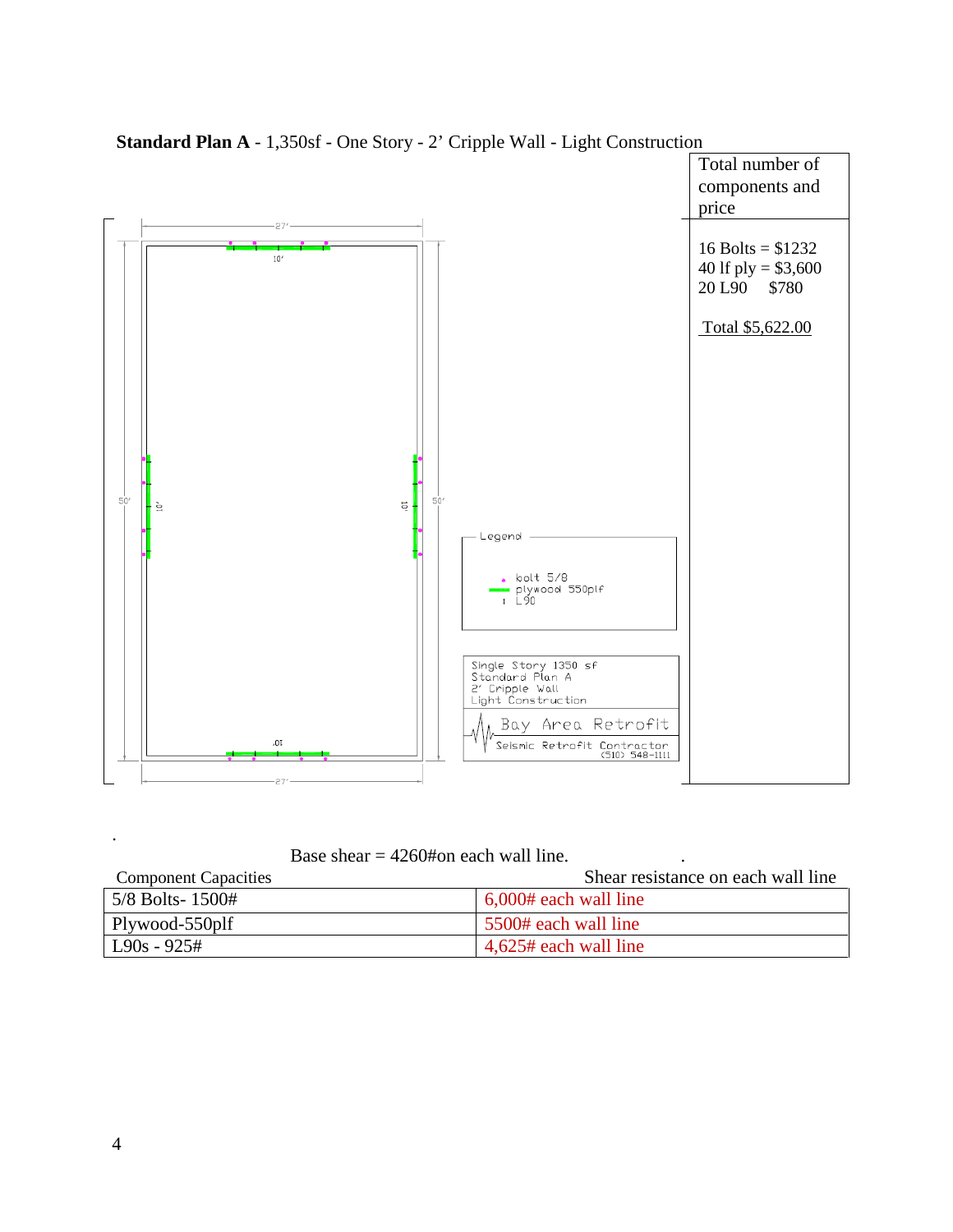## **P-1100** - 1,350sf - One Story - 2' Cripple Wall - Light Construction - \$16,080.00

| <b>Component Capacities</b> | Shear resistance on each wall line    |
|-----------------------------|---------------------------------------|
| $\frac{5}{8}$ Bolts- 1500#  | 18,000# each wall line                |
| Plywood-380plf              | $\frac{9,120#}{2}$ each wall          |
| $\log 925#$                 | $\frac{23.125 \text{# each line}}{2}$ |

Standard Plan A - 1,350sf - One Story - 2' Cripple Wall - Light Construction- \$5,622.00

Base shear  $= 4260$ #on each wall line

| <b>Component Capacities</b> | Shear resistance on each wall line |
|-----------------------------|------------------------------------|
| $5/8$ Bolts- $1500#$        | $6,000#$ each wall line            |
| Plywood-550plf              | 5500# each wall line               |
| $L90s - 925#$               | $4,625$ # each wall line           |

| Item              | P-1100 | <b>SPA</b> | $P-1100$ | <b>SPA</b> | P-1100 | <b>SPA</b> | $P-1100$ | <b>SPA</b> |
|-------------------|--------|------------|----------|------------|--------|------------|----------|------------|
| <b>Bolts</b>      | 48     | 16         |          |            |        |            | \$3696   | \$1232     |
| Plywood           |        |            | 96 lf    | 481f       |        |            | \$8640   | \$4320     |
| L90s              |        |            |          |            | 100    | 20         | \$3900   | \$780      |
| <b>Total Cost</b> |        |            |          |            |        |            | \$16,080 | \$5,622    |
| $V =$             |        |            |          |            |        |            |          | 0.186 W    |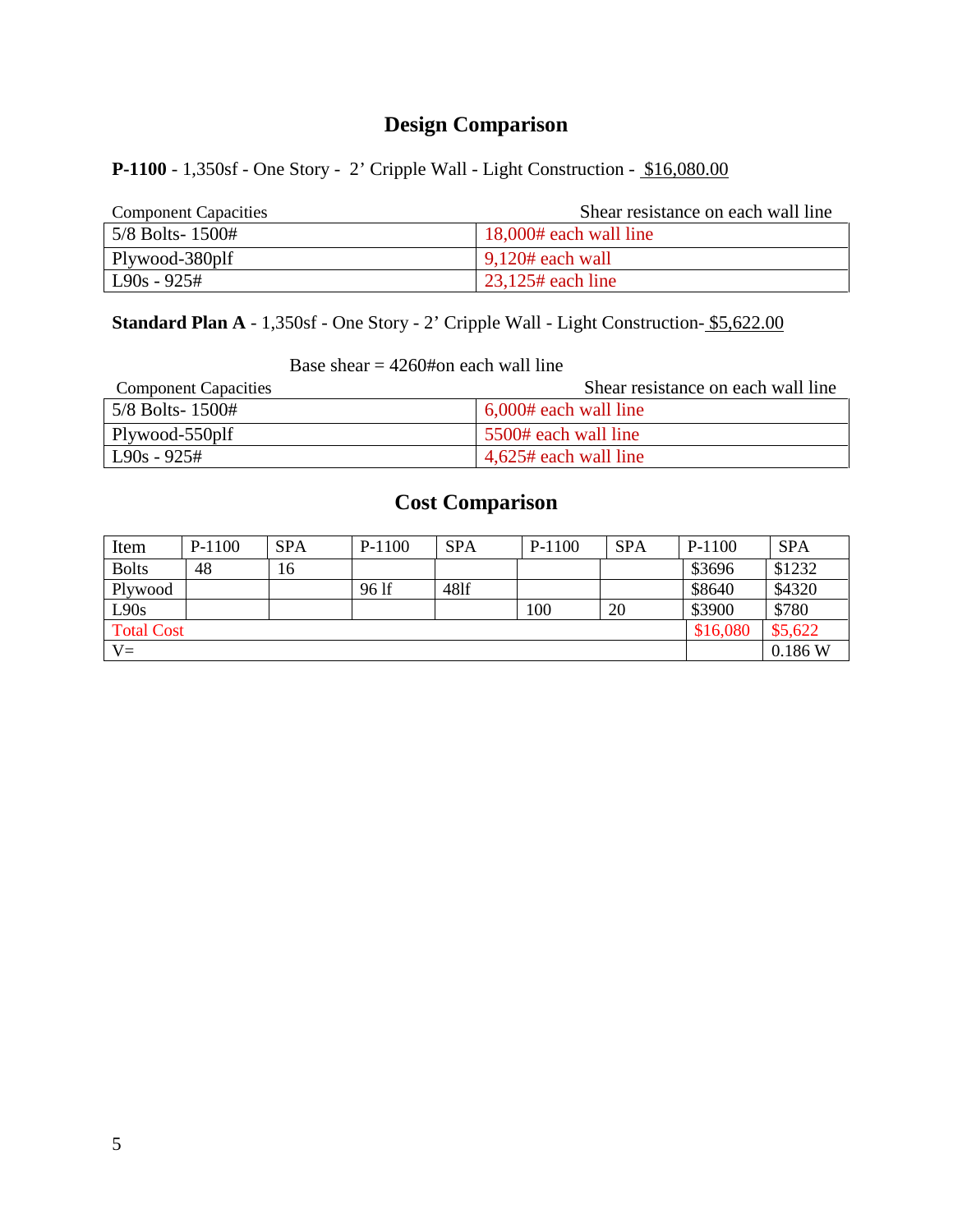

### **P-1100** - 1,350 One Story - 2' Cripple Wall - Medium Construction

| $\frac{5}{8}$ Bolts - 1500# | 22,500# each wall line              |
|-----------------------------|-------------------------------------|
| Plywood - 490plf            | $11,760#$ each wall line            |
| $\vert$ L90 – 925#          | $\frac{1}{26,825\#}$ each wall line |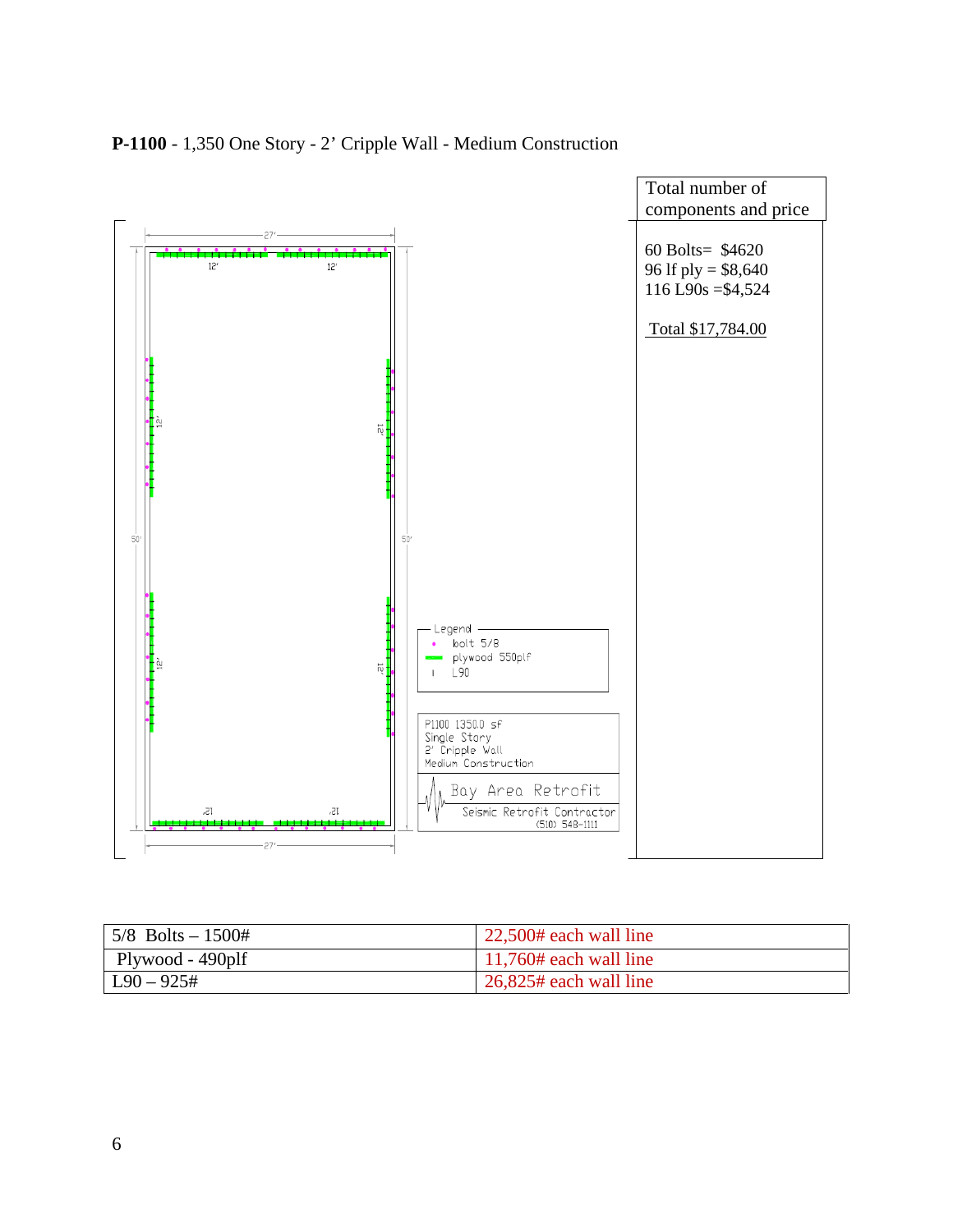

**Standard Plan A** – 1350sf - One Story - 2' Cripple Wall - Medium Construction

Base shear  $= 5649#$ on each wall line.

| <b>Component Capacities</b> | Shear resistance on each wall line |
|-----------------------------|------------------------------------|
| Bolts-1500#                 | $6,000#$ each wall line            |
| Plywood-550plf              | 6600# each wall line               |
| $L90s - 925#$               | 6475# each wall line               |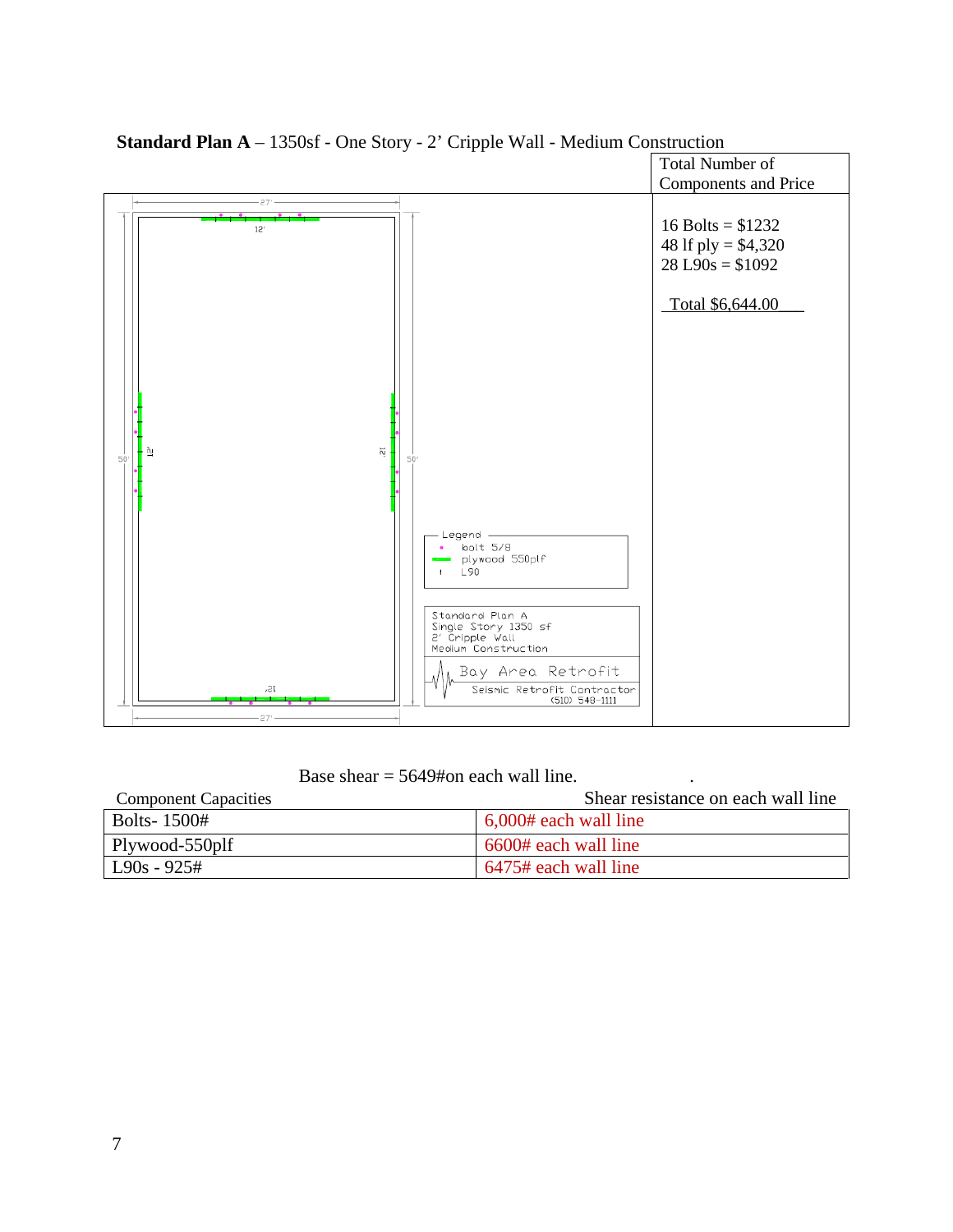**P-1100** - 1,350 One Story - 2' Cripple Wall - Medium Constructions - \$17,784.00

| <b>Component Capacities</b> | Shear resistance on each wall line  |
|-----------------------------|-------------------------------------|
| $5/8$ Bolts $-1500#$        | $\frac{22,500\#}{2}$ each wall line |
| Plywood - 490plf            | $\vert$ 11,760# each wall line      |
| $L90 - 925#$                | $26,825$ # each wall line           |

**Standard Plan A** – 1350sf - One Story - 2' Cripple Wall - Medium Construction \$7,124.00\_\_\_

| <b>Component Capacities</b> | Shear resistance on each wall line |
|-----------------------------|------------------------------------|
| <b>Bolts-1500#</b>          | $\mid 6,000#$ each wall line       |
| Plywood-550plf              | 6600# each wall line               |
| $L90s - 925#$               | 6475# each wall line               |

| Item              | P-1100 | <b>SPA</b> | $P-1100$ | <b>SPA</b> | $P-1100$ | <b>SPA</b> | $P-1100$ | <b>SPA</b> |
|-------------------|--------|------------|----------|------------|----------|------------|----------|------------|
| <b>Bolts</b>      | 60     | 16         |          |            |          |            | \$4620   | \$1540     |
| Plywood           |        |            | 96 lf    | 481f       |          |            | \$8640   | \$4800     |
| L90s              |        |            |          |            | 116      | 28         | \$4524   | \$1092     |
| <b>Total Cost</b> |        |            |          |            |          | \$17,784   | \$7,124  |            |
| $V =$             |        |            |          |            |          | 0.186W     |          |            |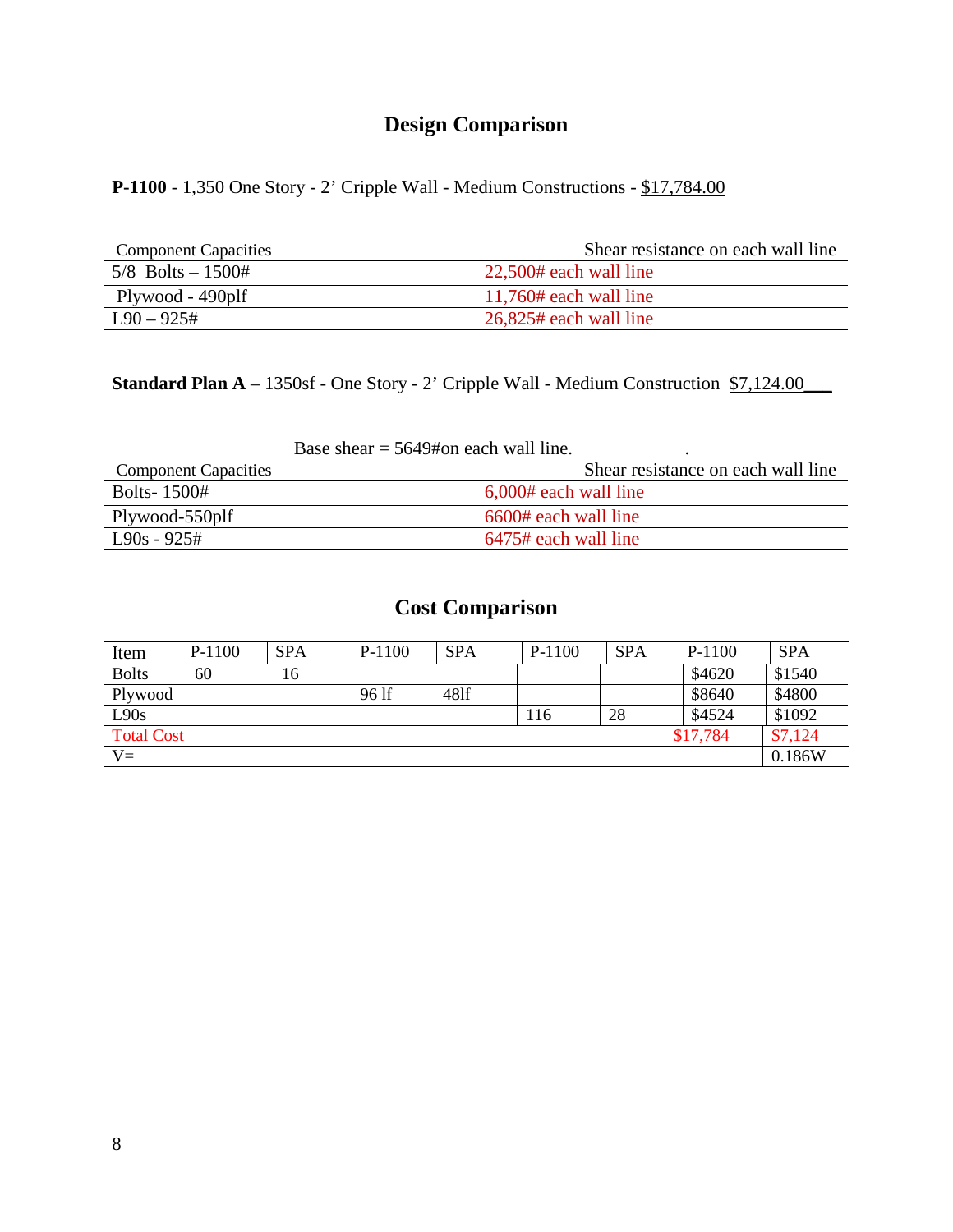

**P-1100** - 1,350sf - One Story - 2'Cripple Wall - Heavy Construction

| Component       | Shear resistance on each wall line |
|-----------------|------------------------------------|
| $5/8$ Bolts     | $\vert$ 24,000# each wall line     |
| 640 plf Plywood | $16,640#$ each wall line           |
| L90s            | $31,912#$ each wall line           |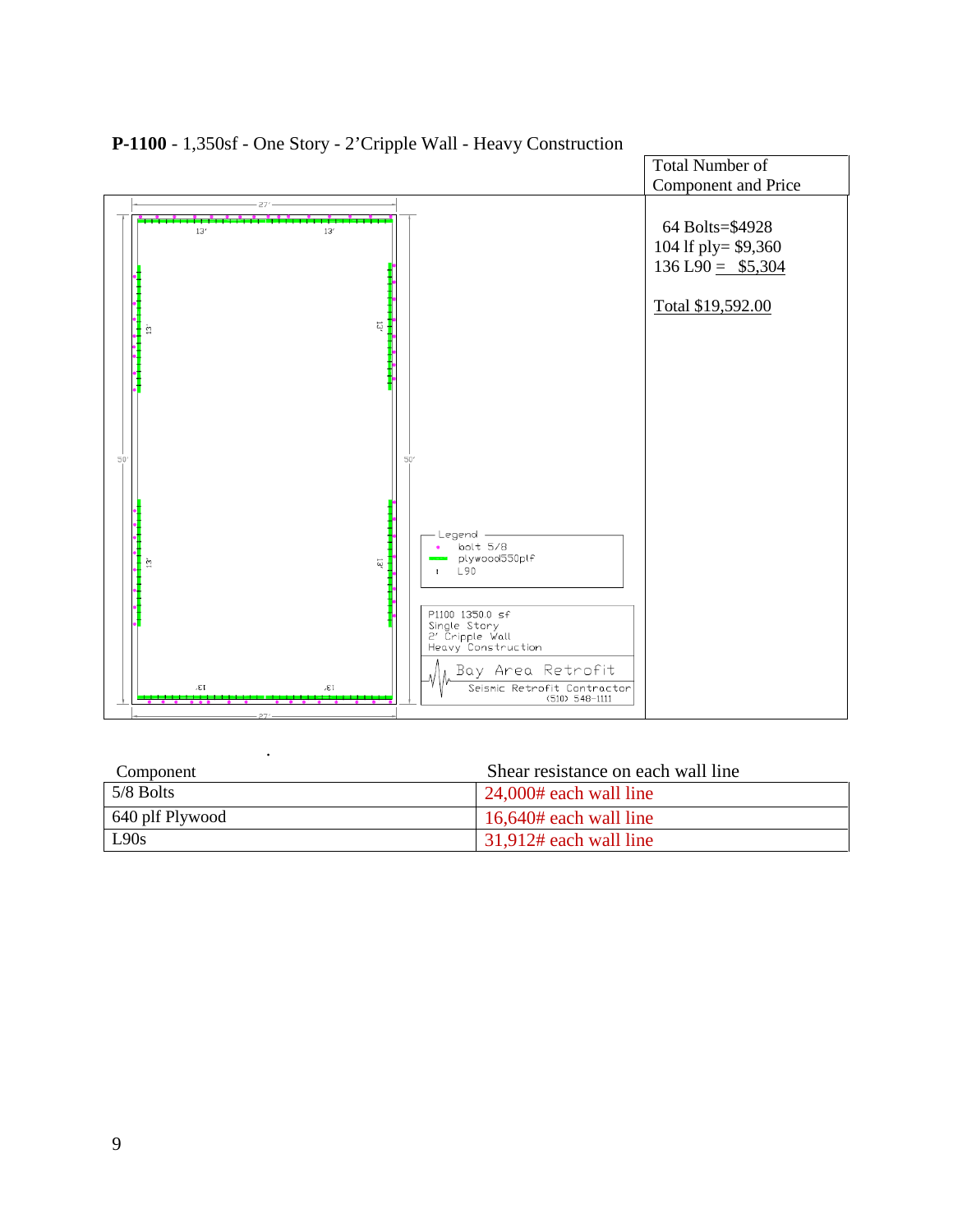

**Standard Plan A** - 1,350sf - One Story - 2' Cripple Wall - Heavy Construction

Base shear  $= 6277\text{\#}$ on each wall line.

| <b>Component Capacities</b> | Shear resistance on each wall line |
|-----------------------------|------------------------------------|
| 5/8 Bolts-1500#             | 7,500# each wall line              |
| Plywood-550plf              | 6600# each wall line               |
| $L90s - 925#$               | 6475# each wall line               |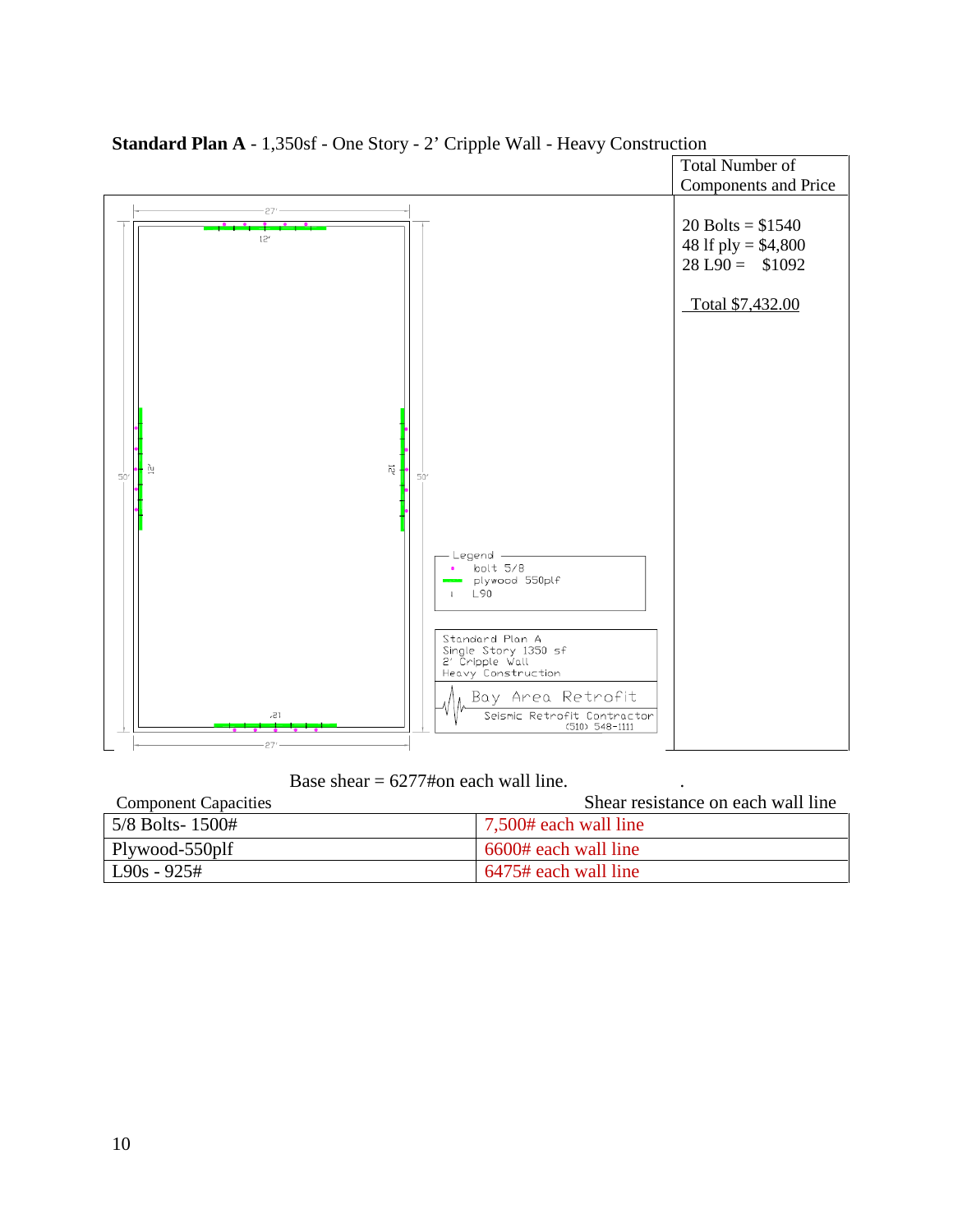**P-1100** - 1,350sf - One Story - 2'Cripple Wall - Heavy Construction \$19,592.00

| Component       | Shear resistance on each wall line |
|-----------------|------------------------------------|
| 5/8 Bolts       | $\vert$ 24,000# each wall line     |
| 640 plf Plywood | $16,640#$ each wall line           |
| L90s            | $\vert$ 31,912# each wall line     |

## **Standard Plan A** - 1,350sf - One Story - 2' Cripple Wall - Heavy Construction \$7,432.00

Base shear  $= 6277\text{#on}$  each wall line.

| <b>Component Capacities</b> | Shear resistance on each wall line |
|-----------------------------|------------------------------------|
| $5/8$ Bolts- $1500#$        | 7,500# each wall line              |
| Plywood-550plf              | 6600# each wall line               |
| $\log 925#$                 | 6475# each wall line               |

| Item              | $P-1100$ | <b>SPA</b> | $P-1100$ | <b>SPA</b> | $P-1100$ | <b>SPA</b> | $P-1100$ | <b>SPA</b> |
|-------------------|----------|------------|----------|------------|----------|------------|----------|------------|
| <b>Bolts</b>      | 64       | 20         |          |            |          |            | \$4620   | \$1540     |
| Plywood           |          |            | 1041f    | 481f       |          |            | \$9360   | \$4800     |
| L90s              |          |            |          |            | 136      | 28         | \$4524   | \$1092     |
| <b>Total Cost</b> |          |            |          |            |          |            | \$19,592 | \$7,432    |
| $V =$             |          |            |          |            |          |            |          | 0.186 W    |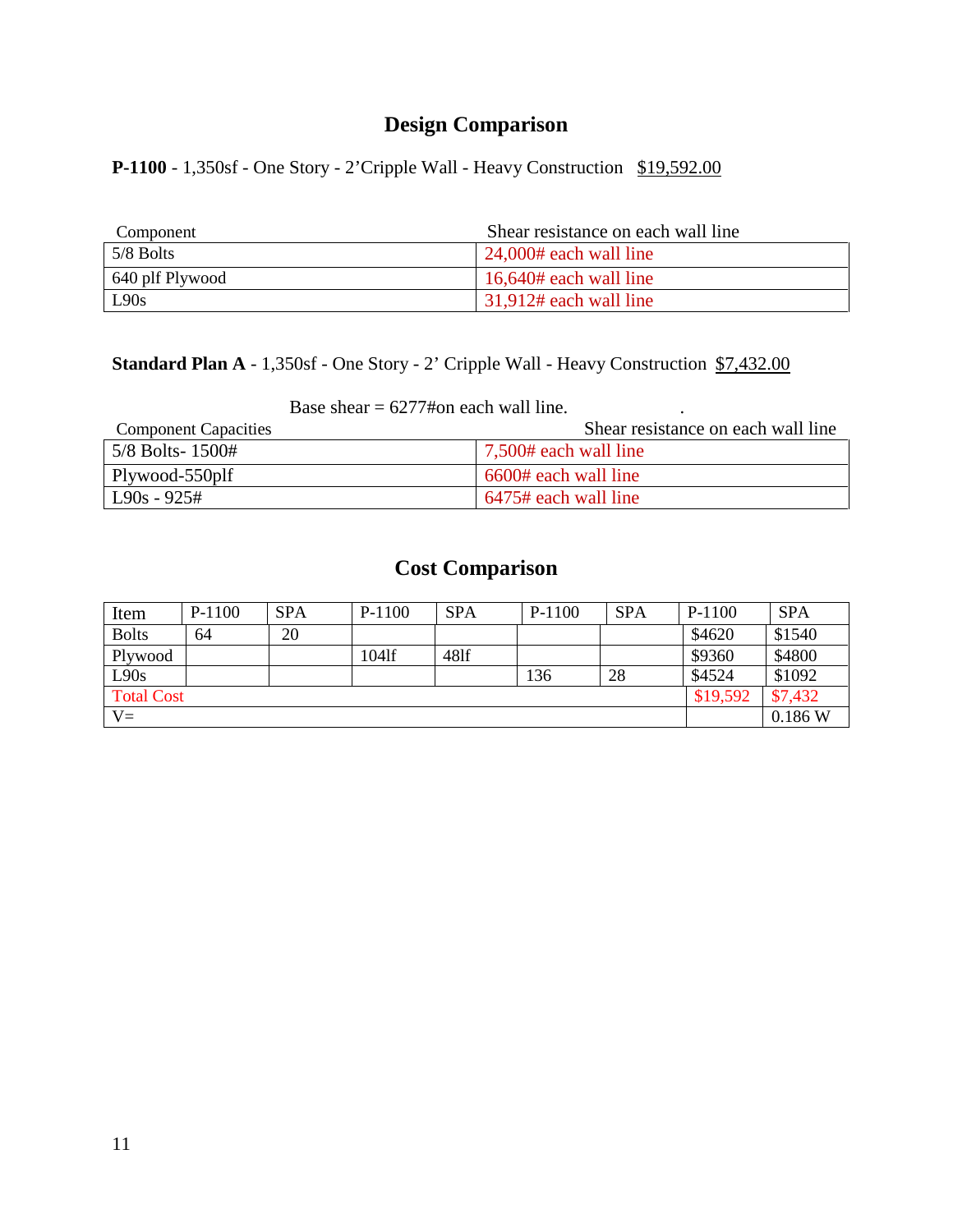

**P-1100** - 3,150sf – Two Story - 5' Cripple Wall - Light Construction - with Tie Downs

| Component            | Shear resistance on each wall line |
|----------------------|------------------------------------|
| $5/8$ Bolts- $1500#$ | $33,000#$ each side                |
| Plywood-380plf       | $18,240#$ each side                |
| $L90s - 925#$        | 44.400#each side                   |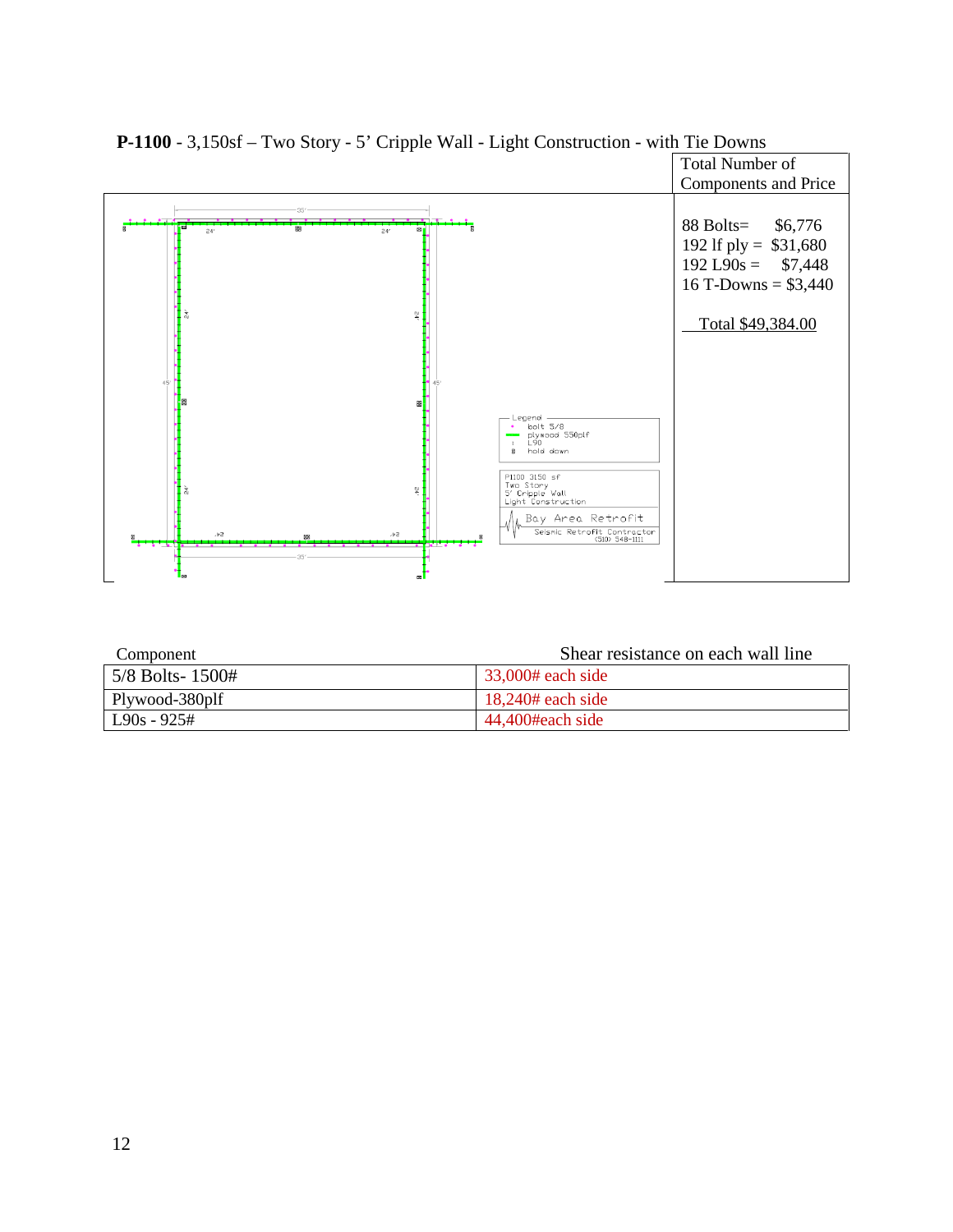

**Standard Plan A** - 3.150sf - Two Story - 5' Cripple Wall - Light Construction with Tie Downs

Base shear  $= 8642#$ on each wall line.

| Component        | Shear resistance on each wall line |
|------------------|------------------------------------|
| 5/8 Bolts- 1500# | $\frac{9,000#}{2}$ each side       |
| Plywood-550plf   | $\frac{1}{2}$ 8.800# each side     |
| $L90s - 925#$    | $9,250#$ each side                 |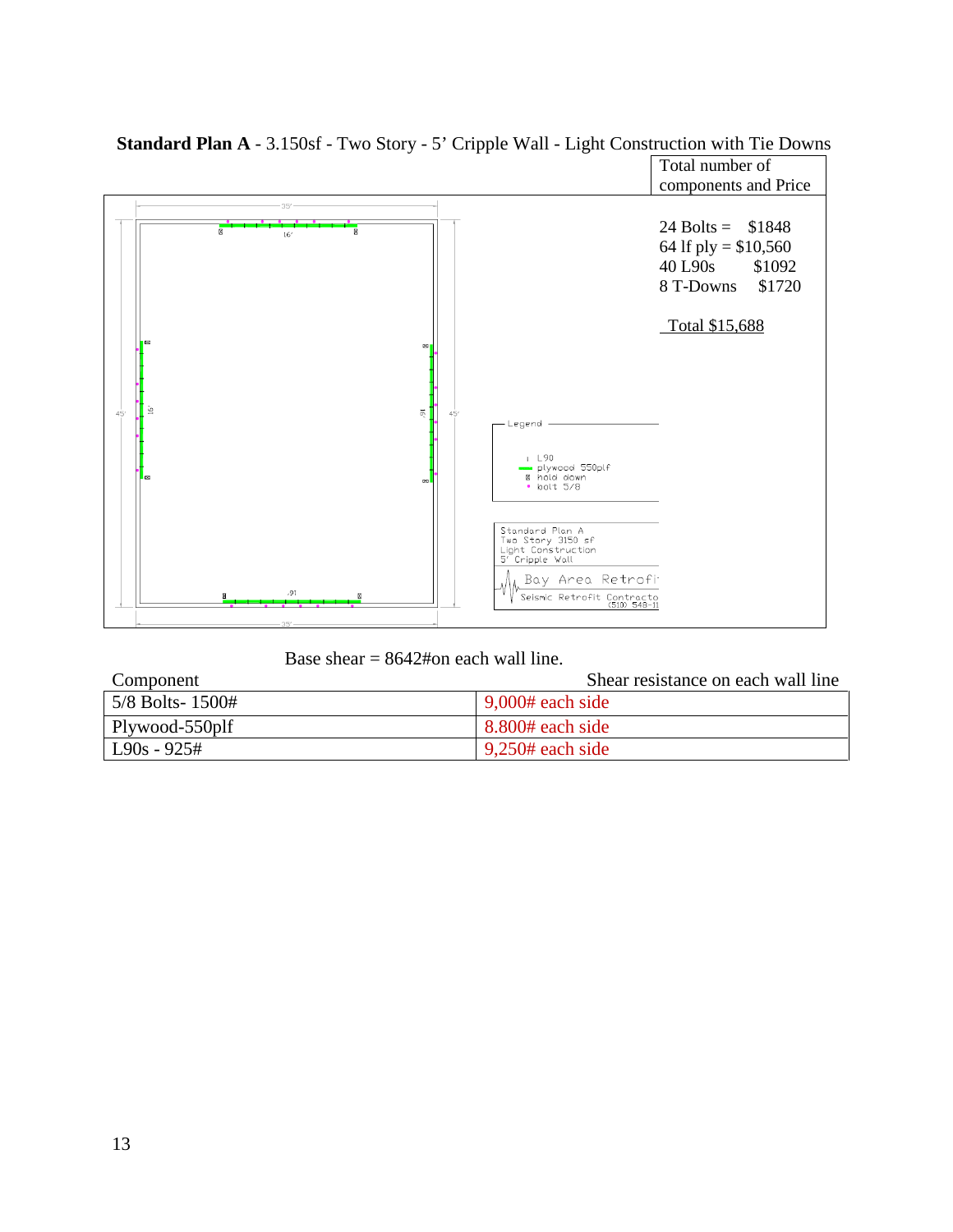#### **TWO STORY**

**P-1100** - 3,150sf – Two Story - 5' Cripple Wall - Light Construction - Tie Downs \$49,384.00

| Component        | Shear resistance on each wall line |
|------------------|------------------------------------|
| 5/8 Bolts- 1500# | $\frac{33,000#}{2}$ each side      |
| Plywood-380plf   | $18,240#$ each side                |
| $L90s - 925#$    | 44.400#each side                   |

**Standard Plan A** - 3.150sf - Two Story - 5' Cripple Wall - Light Construction with Tie Downs Total \$15,688

#### Base shear  $= 8642$ #on each wall line.

| Component          | Shear resistance on each wall line |
|--------------------|------------------------------------|
| $5/8$ Bolts- 1500# | $9,000#$ each side                 |
| Plywood-550plf     | $8.800#$ each side                 |
| $L90s - 925#$      | $9,250#$ each side                 |

| Item              | P-1100 | <b>SPA</b> | P-1100 | <b>SPA</b> | $P-1100$ | <b>SPA</b> | P-1100   | <b>SPA</b> |
|-------------------|--------|------------|--------|------------|----------|------------|----------|------------|
| <b>Bolts</b>      | 88     | 24         |        |            |          |            | \$4620   | \$1848     |
| Plywood           |        |            | 1921f  | $64$ lf    |          |            | \$9360   | \$10,560   |
| L90s              |        |            |        |            | 192      | 40         | \$4524   | \$1092     |
| T-Downs           |        |            |        |            | 16       |            | \$3440   | \$1720     |
| <b>Total Cost</b> |        |            |        |            |          |            | \$49,384 | \$15,688,  |
| $V =$             |        |            |        |            |          |            |          | 0.186 W    |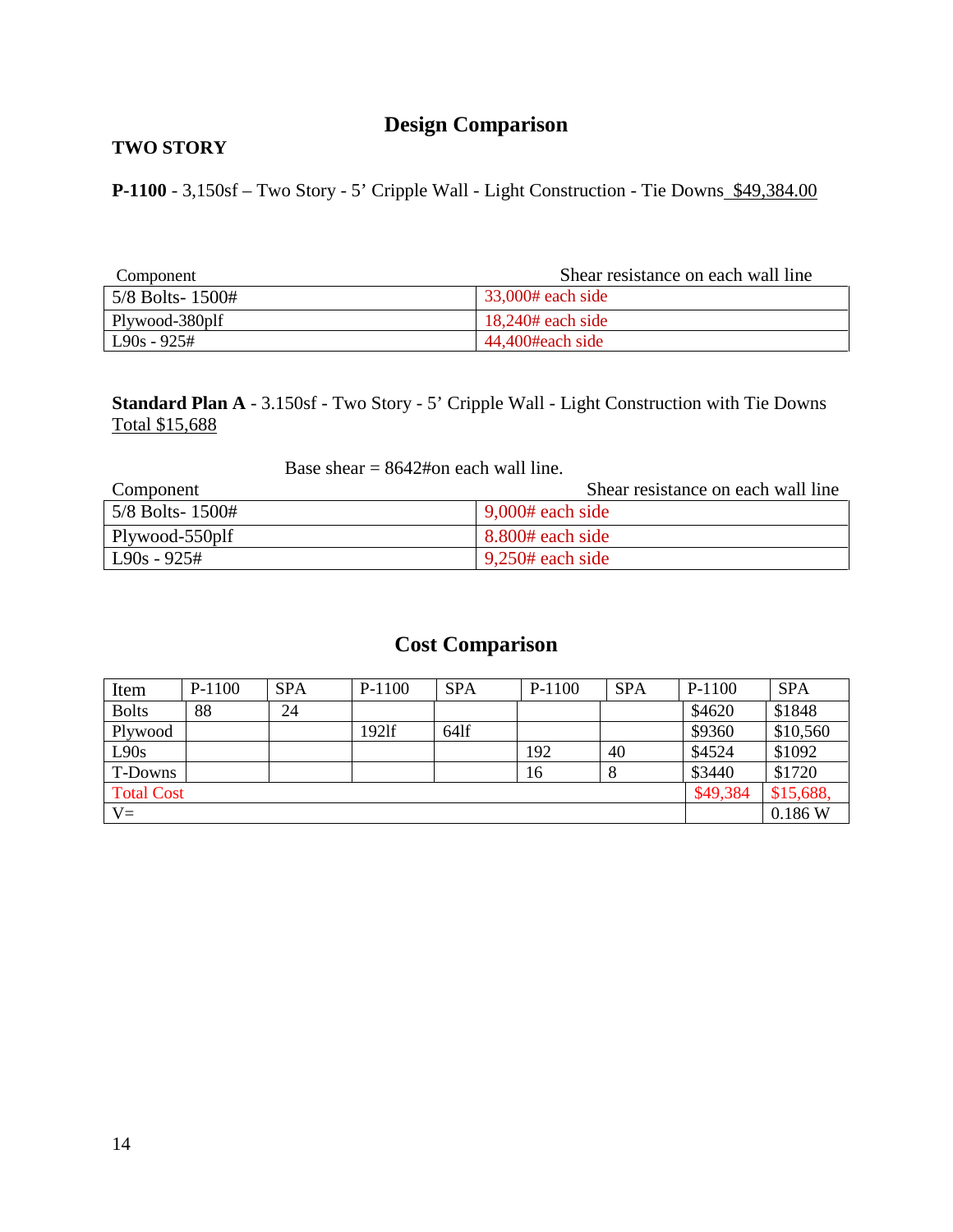

#### **P-1100** 3.150sf - Two Story - 5' Cripple Wall - Medium Construction with Tie Downs

| Component       | Shear resistance on each wall line |
|-----------------|------------------------------------|
| 5/8 Bolts-1500# | 37,500# each side                  |
| Plywood-490plf  | $20,580#$ each side                |
| $L90s -$        | 49.950#each side                   |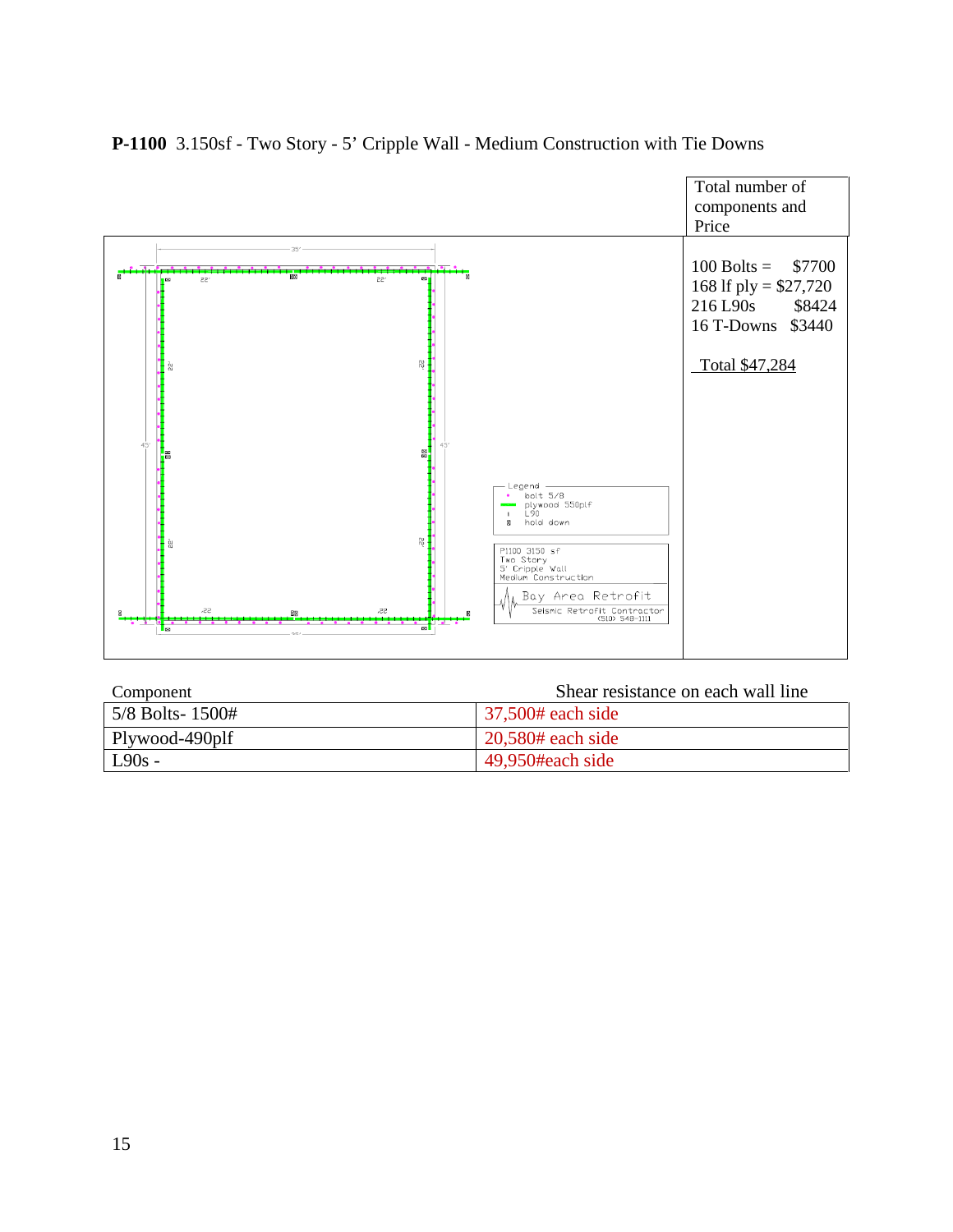

**Standard Plan A** - 3.150sf - Two Story - 5' Cripple Wall - Medium Construction with Tie Downs

Base shear = 12010#on each wall line.

| Component          | Shear resistance on each wall line |
|--------------------|------------------------------------|
| $5/8$ Bolts- 1500# | $\mid$ 12,000# each wall line      |
| Plywood-550plf     | 13,200# each wall line             |
| $L90s -$           | 12,950#each wall line              |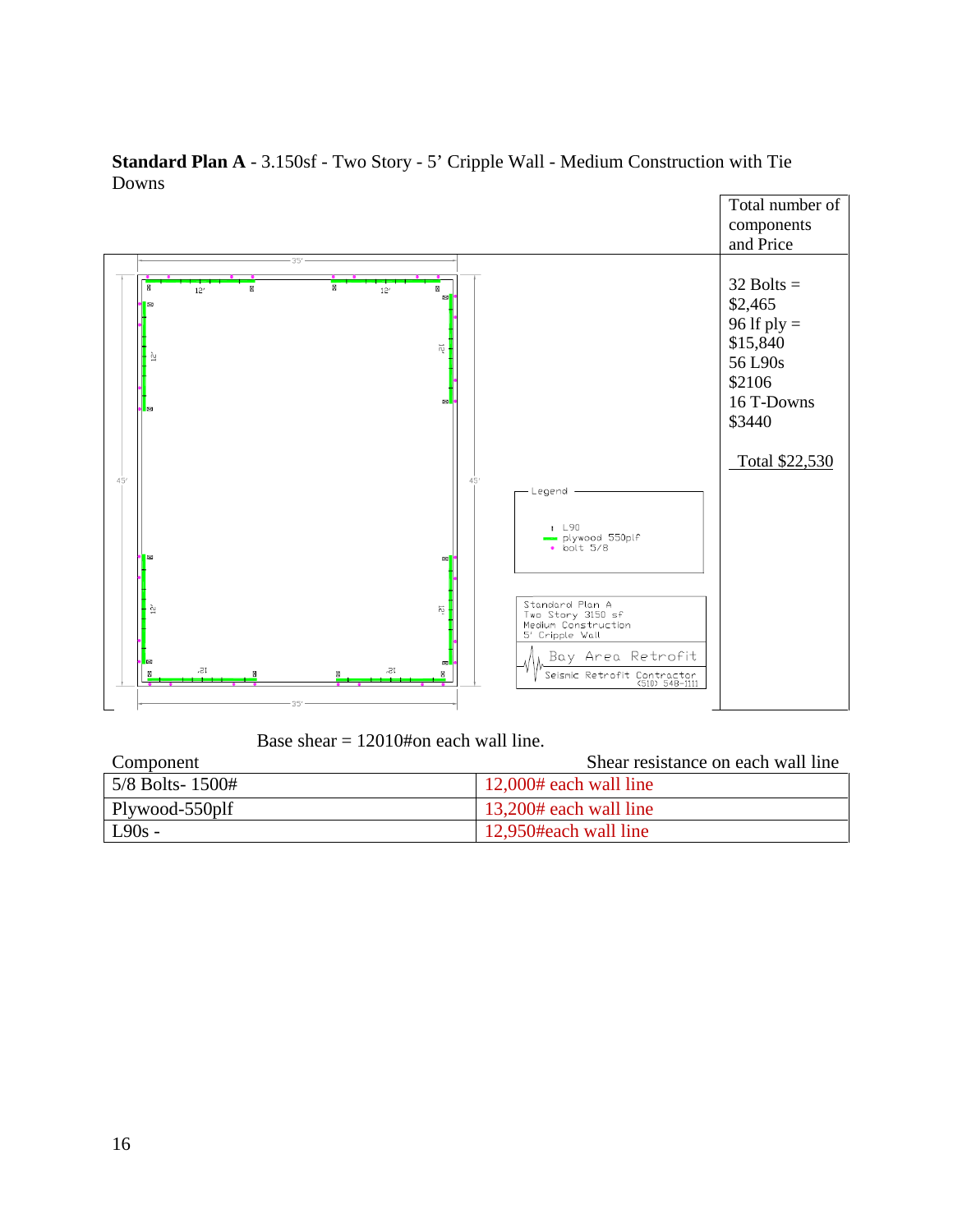**P-1100** 3.150sf - Two Story - 5' Cripple Wall - Medium Construction with Tie Downs \$47,284

| Component        | Shear resistance on each wall line   |
|------------------|--------------------------------------|
| 5/8 Bolts- 1500# | $\frac{37,500\text{# each side}}{2}$ |
| Plywood-490plf   | $20,580#$ each side                  |
| $L90s -$         | 49,950#each side                     |

**Standard Plan A** - 3.150sf - Two Story - 5' Cripple Wall - Medium Construction with Tie Downs Total \$22,530

Base shear  $= 12010$ #on each wall line.

| Component       | Shear resistance on each wall line |
|-----------------|------------------------------------|
| 5/8 Bolts-1500# | $\mid$ 12,000# each wall line      |
| Plywood-550plf  | 13,200# each wall line             |
| $L90s -$        | 12,950#each wall line              |

| Item              | P-1100 | <b>SPA</b> | P-1100 | <b>SPA</b> | $P-1100$ | <b>SPA</b> | $P-1100$ | <b>SPA</b> |
|-------------------|--------|------------|--------|------------|----------|------------|----------|------------|
| <b>Bolts</b>      | 100    | 32         |        |            |          |            | \$4620   | \$1848     |
| Plywood           |        |            | 168lf  | 96lf       |          |            | \$9360   | \$10,560   |
| L90s              |        |            |        |            | 216      | 56         | \$4524   | \$1092     |
| T-Downs           |        |            |        |            | 16       | 16         | \$3440   | \$1720     |
| <b>Total Cost</b> |        |            |        |            |          |            | \$47,284 | \$22,530,  |
| $V =$             |        |            |        |            |          |            |          | 0.186      |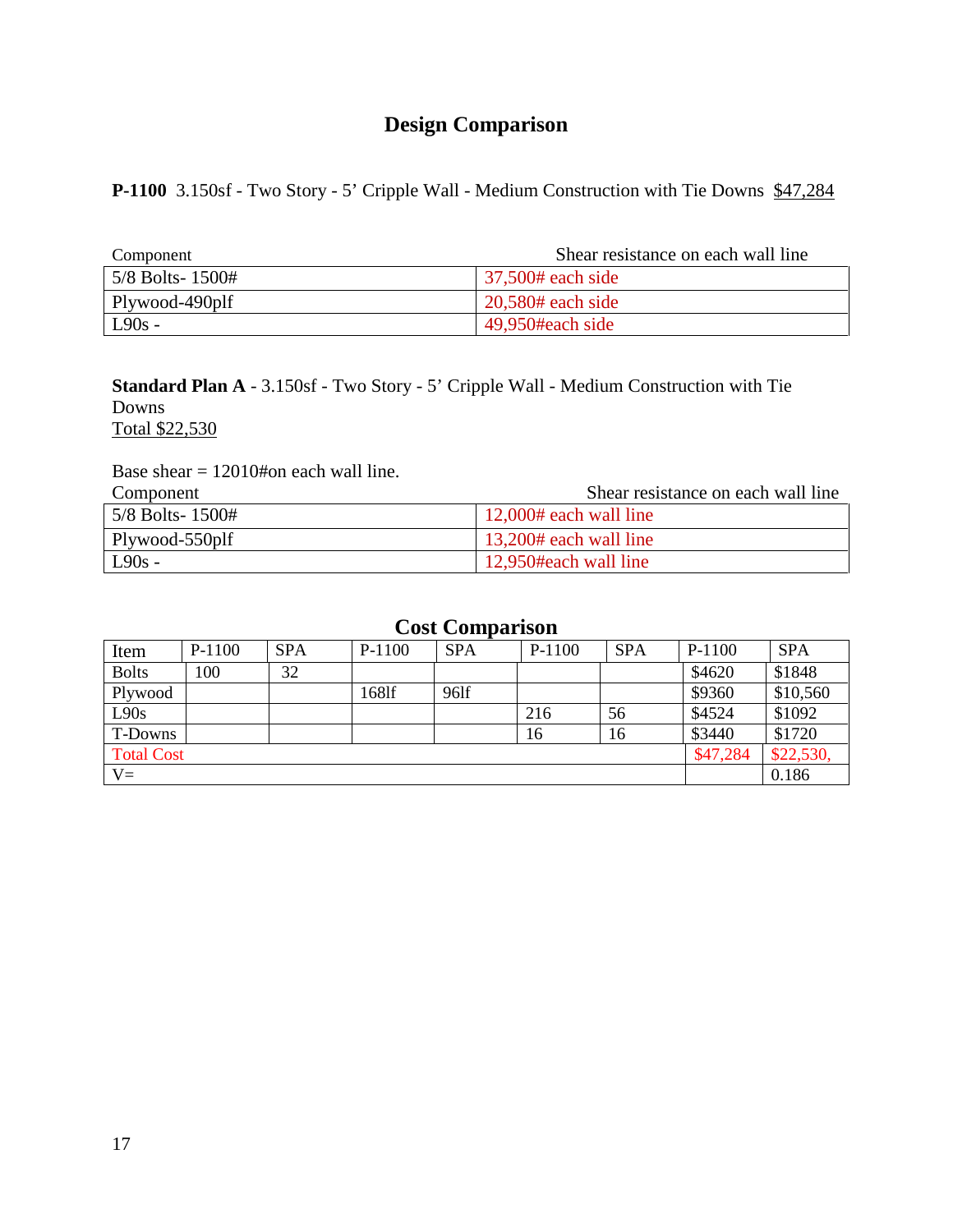

#### **P-1100** - 3,150sf - Two Story - 5' Cripple Wall - Heavy Construction with Tie Downs

| Component          | Shear resistance on each wall line |
|--------------------|------------------------------------|
| $5/8$ Bolts- 1500# | $46,500#$ each side                |
| Plywood-640 plf    | $30,720#$ each side                |
| $L90s -$           | $62,900#$ each side                |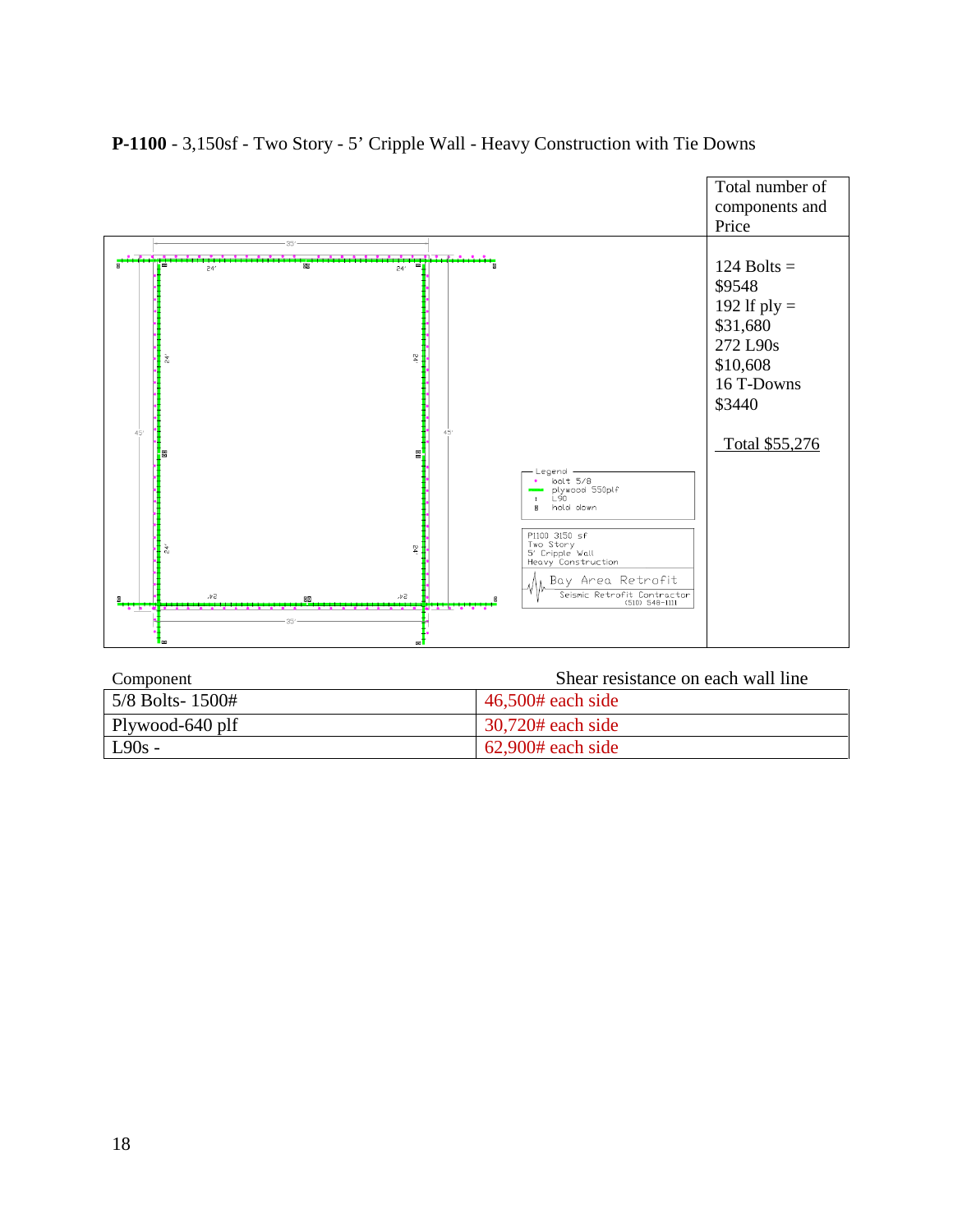

## **Standard Plan A** - 3.150sf - Two Story - 5' Cripple Wall - Heavy Construction - Tie Downs

Base shear = 13,182#on each wall line.

| Component              | Shear resistance on each wall line |
|------------------------|------------------------------------|
| $5/8$ Bolts- $1500#$   | $12,000#$ each wall line           |
| $\vert$ Plywood-550plf | 13,200# each wall line             |
| $L90s -$               | 12,950#each wall line              |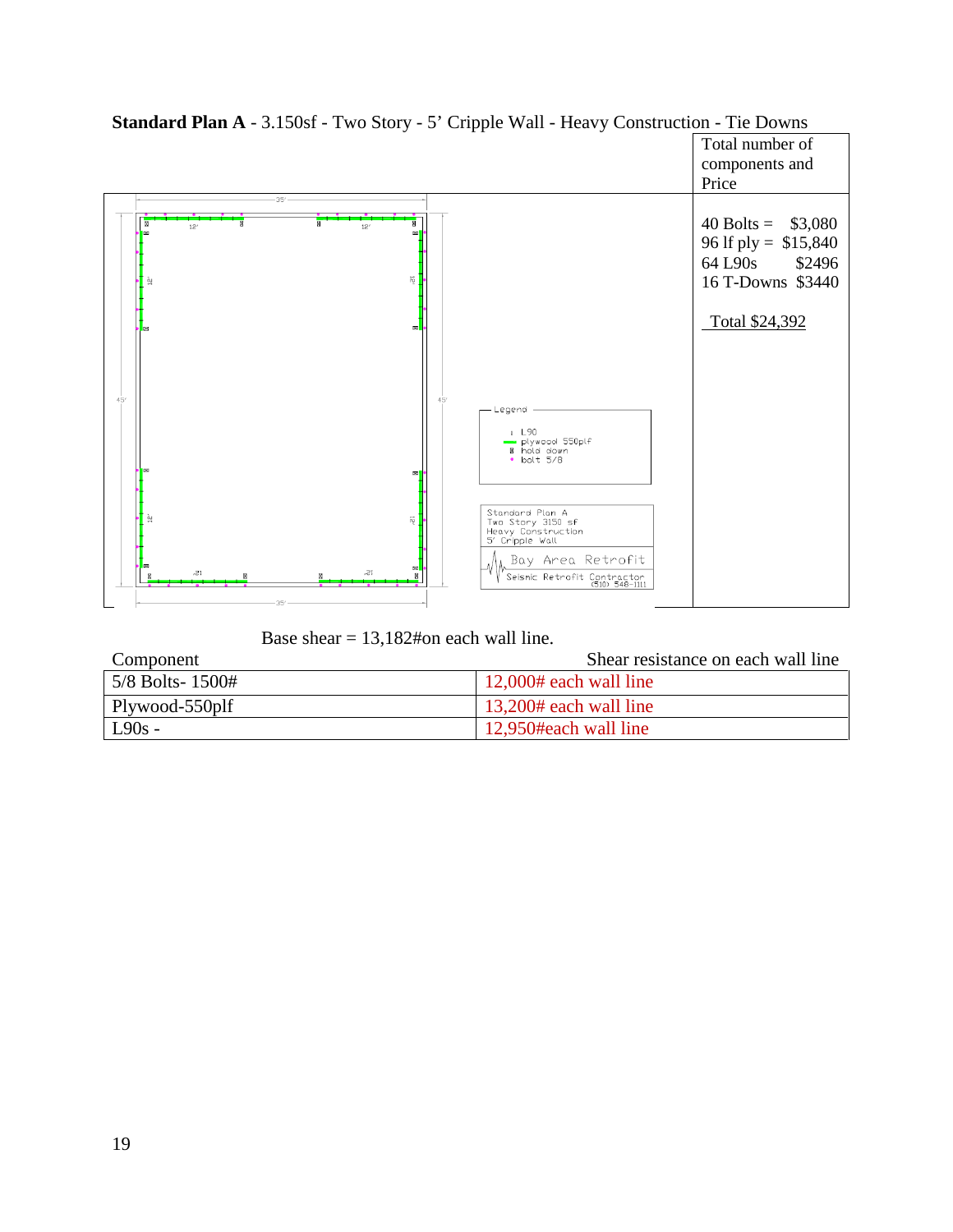**P-1100** - 3,150sf - Two Story - 5' Cripple Wall - Heavy Construction - Tie Downs

| Component       | Shear resistance on each wall line |
|-----------------|------------------------------------|
| 5/8 Bolts-1500# | $\vert$ 46,500# each side          |
| Plywood-640 plf | $\frac{1}{20}$ ,720# each side     |
| $L90s -$        | $62,900#$ each side                |

# **Standard Plan A** - 3.150sf - Two Story - 5' Cripple Wall - Heavy Construction -Tie Downs

Base shear  $= 13,182$ #on each wall line.

| Component          | Shear resistance on each wall line |
|--------------------|------------------------------------|
| $5/8$ Bolts- 1500# | $12,000#$ each wall line           |
| Plywood-550plf     | $13,200#$ each wall line           |
| $L90s -$           | 12,950#each wall line              |

| Item              | $P-1100$ | <b>SPA</b> | $P-1100$ | <b>SPA</b> | $P-1100$ | <b>SPA</b> | P-1100   | <b>SPA</b> |
|-------------------|----------|------------|----------|------------|----------|------------|----------|------------|
| <b>Bolts</b>      | 124      | 40         |          |            |          |            | \$9548   | \$3080     |
| Plywood           |          |            | 1921f    | 961f       |          |            | \$31,680 | \$15,840   |
| L90s              |          |            |          |            | 272      | 64         | \$10,608 | \$2496     |
| T-Downs           |          |            |          |            | 16       | 16         | \$3440   | \$3,440    |
| <b>Total Cost</b> |          |            |          |            |          |            | \$55,276 | \$24,392,  |
| ${\rm V} =$       |          |            |          |            |          |            |          | 0.186      |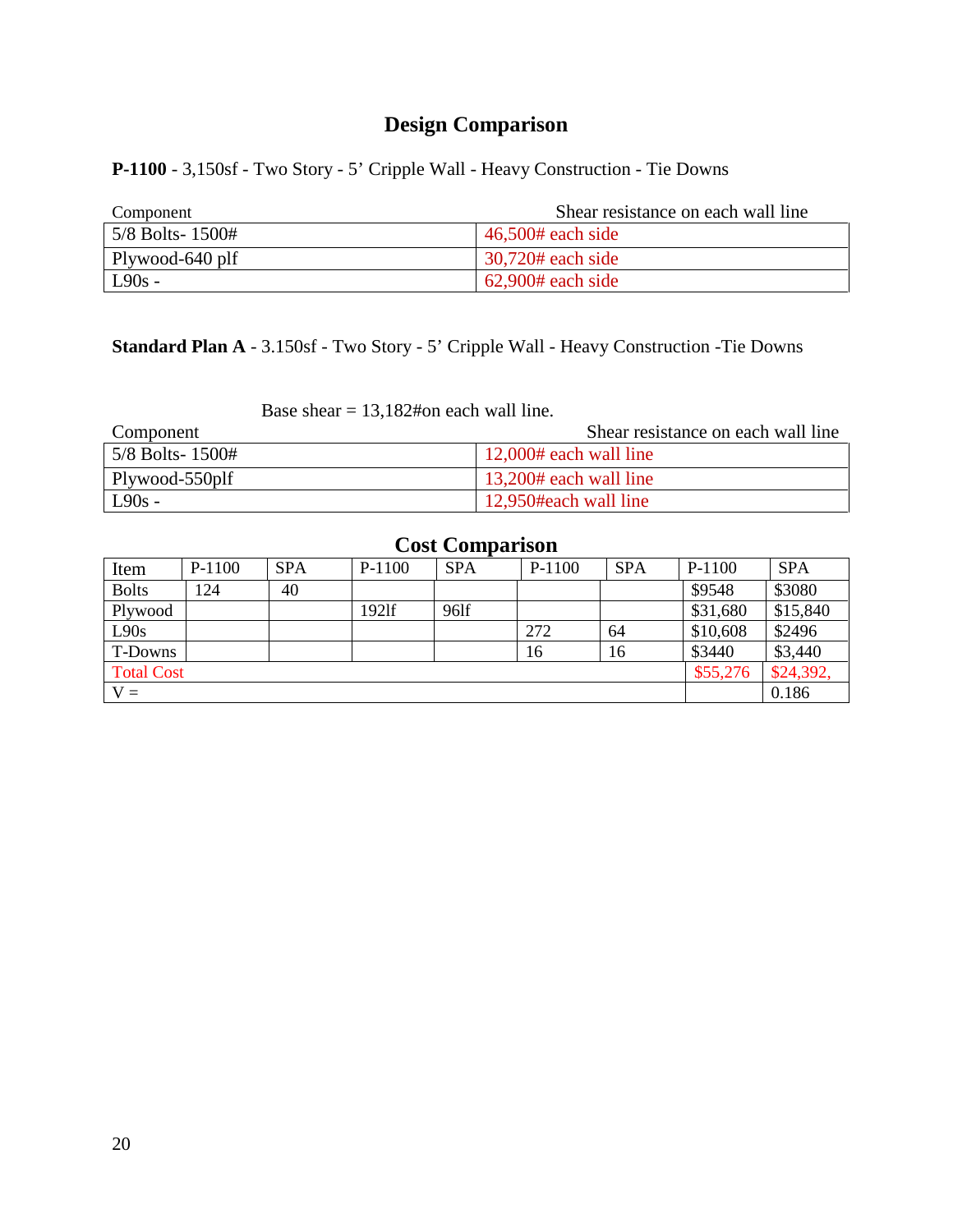

**P-1100** - 1,350sf - No Cripple Wall - Light Construction - Type B Connectors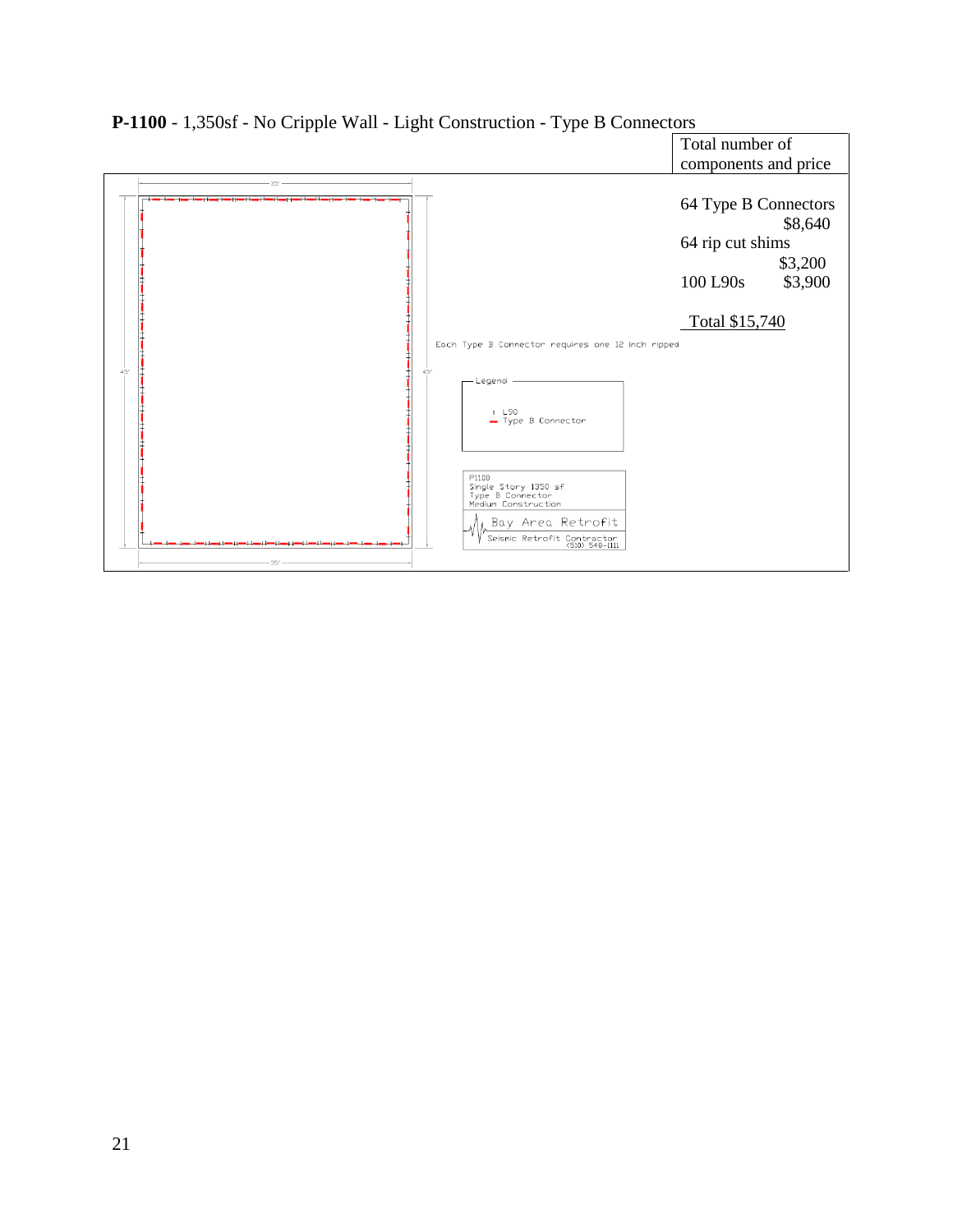

**Standard Plan A** - 1,350sf - No Cripple Wall - Light Construction - Type A Connector rather than a Type B Connector.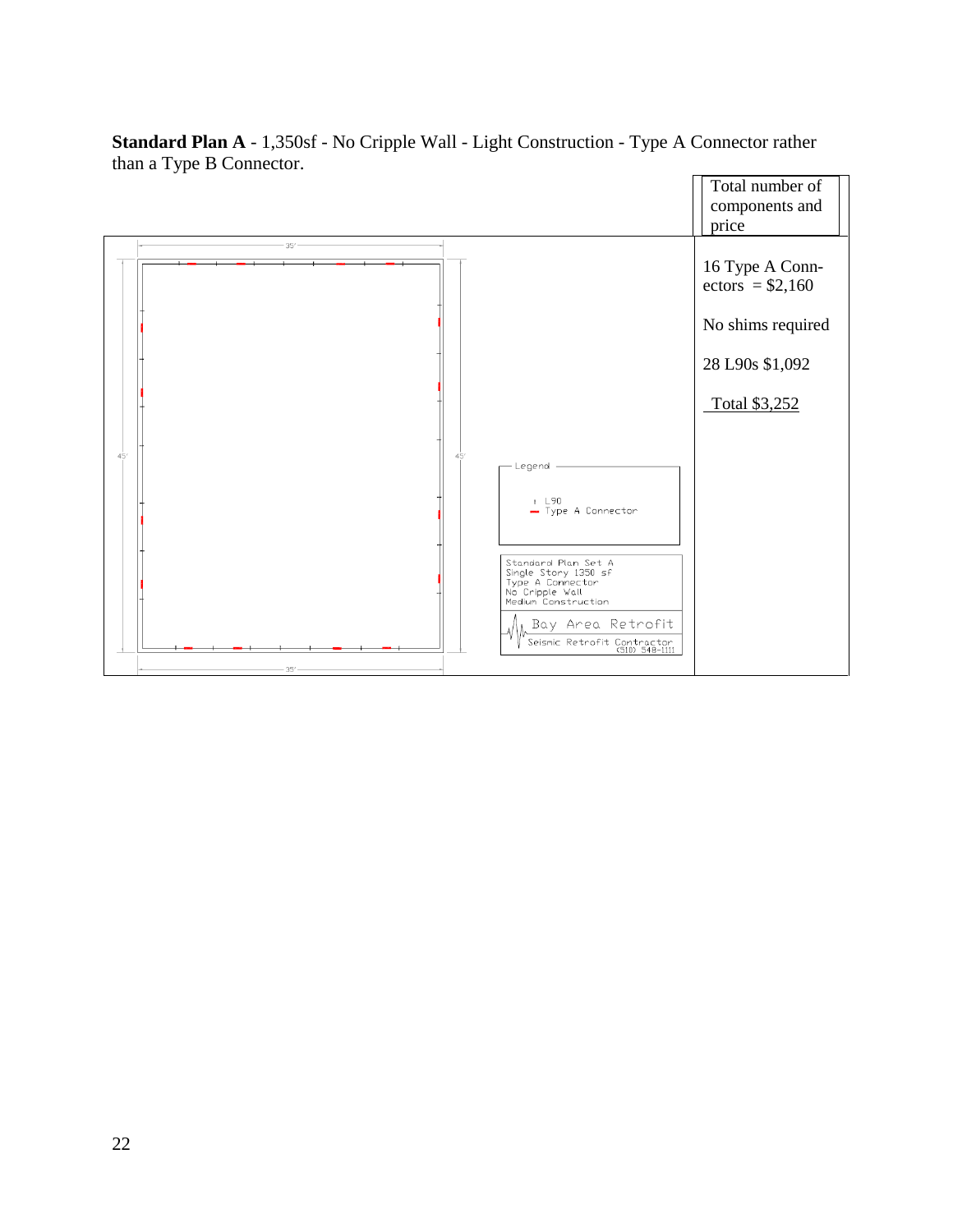**P-1100** - 1,350sf - No Cripple Wall – Single Story Light Construction - Type B Connectors Total \$15,740

| Component             | Shear resistance on each wall line      |
|-----------------------|-----------------------------------------|
| Type B Connector 960# | $\vert$ 15,360# each wall line          |
| 12" rip cut shims     | Shims do not require connection to sill |
| $L90s - 925#$         | $23,125$ # each side                    |

**P-1100** - 1,350sf - No Cripple Wall – Single Story-Light Construction - Type A Connectors

Base shear  $= 4,268#$ on each wall line.

| Component              | Shear resistance on each wall line |
|------------------------|------------------------------------|
| Type A Connector 1530# | $6,120#$ each wall line            |
| $\vert$ L90s – 925#    | $6,475$ # each wall line           |

## **Cost Comparison**

## **P-1100 Type B Connector**

| <b>Type B Connector</b> | 54    | \$8640   |
|-------------------------|-------|----------|
| 12" Rip Cut Shims       | 64    | \$320    |
| L90s                    | 100   | \$3900   |
|                         | Total | \$15.740 |

## **SPA Type A Connector**

| <b>Type B Connector</b> | 16    | \$2.160   |
|-------------------------|-------|-----------|
| 12"Rip Cut Shims        | NА    | <b>NA</b> |
| L90s                    | 28    | \$1092    |
|                         | Total |           |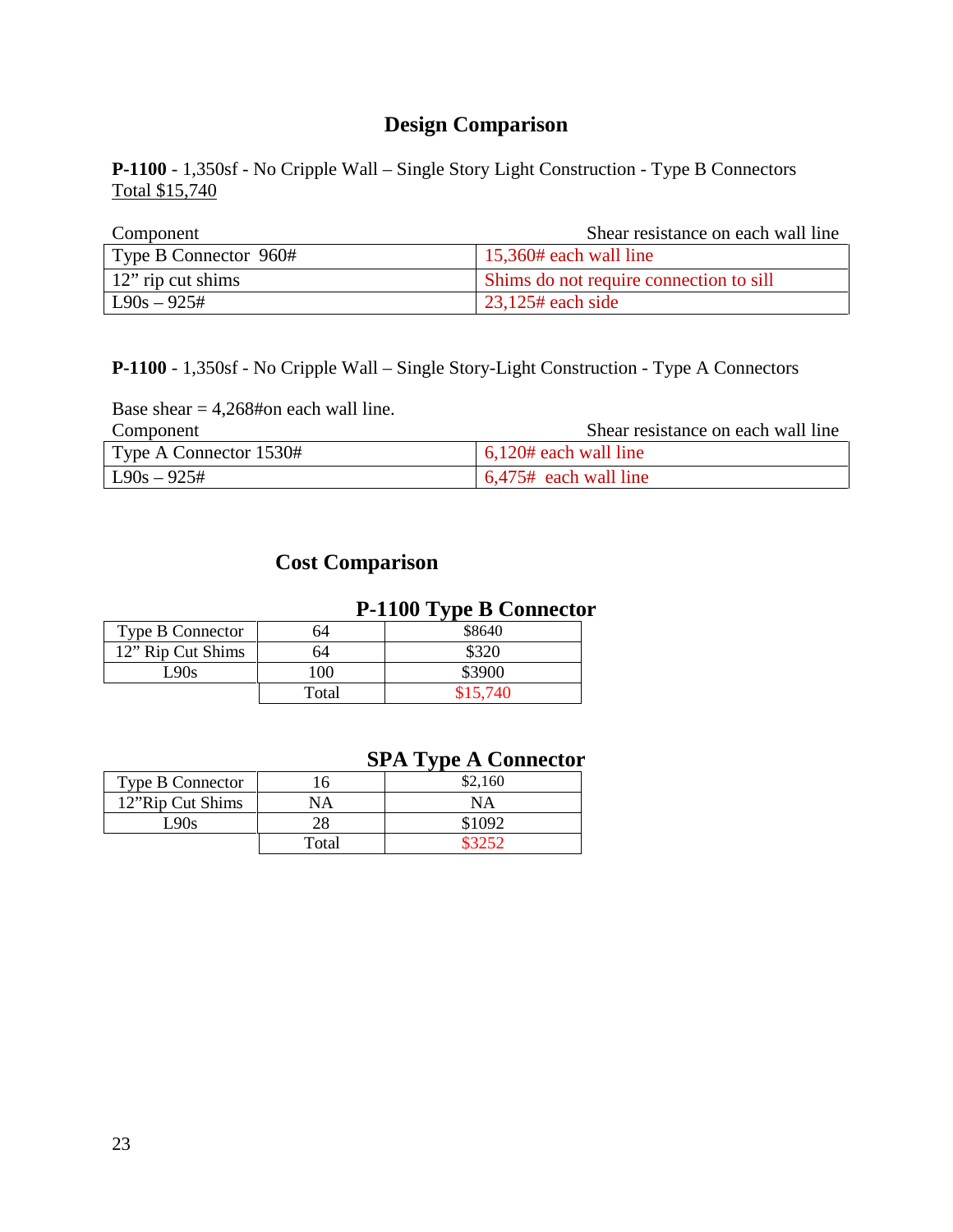

**P-1100** - 3,150sf – Two Story - No Cripple Wall - Medium Construction - Type B Connectors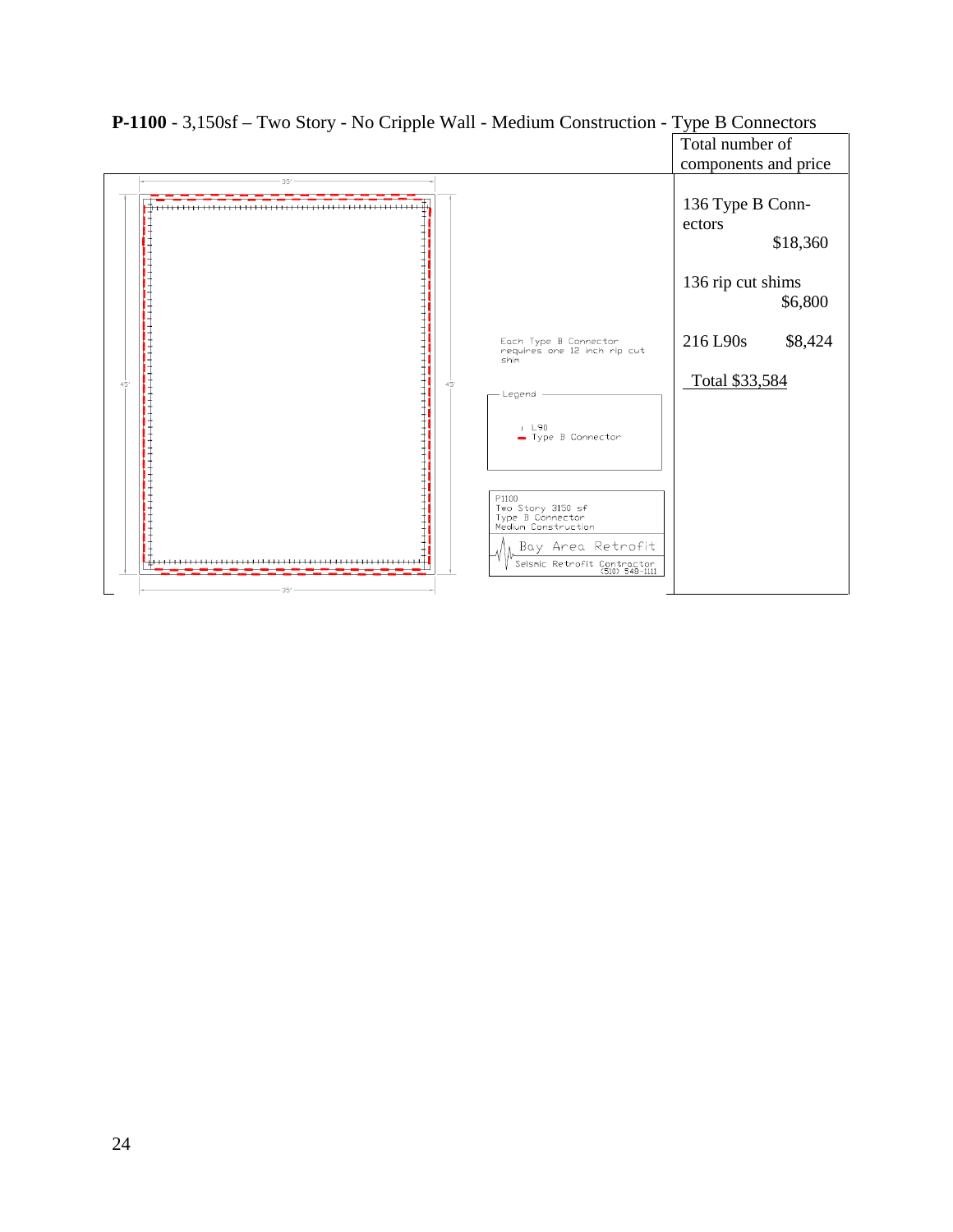

**Standard Plan A** - 3,150sf – Two Story No Cripple Wall - Medium Construction - Type A Connector.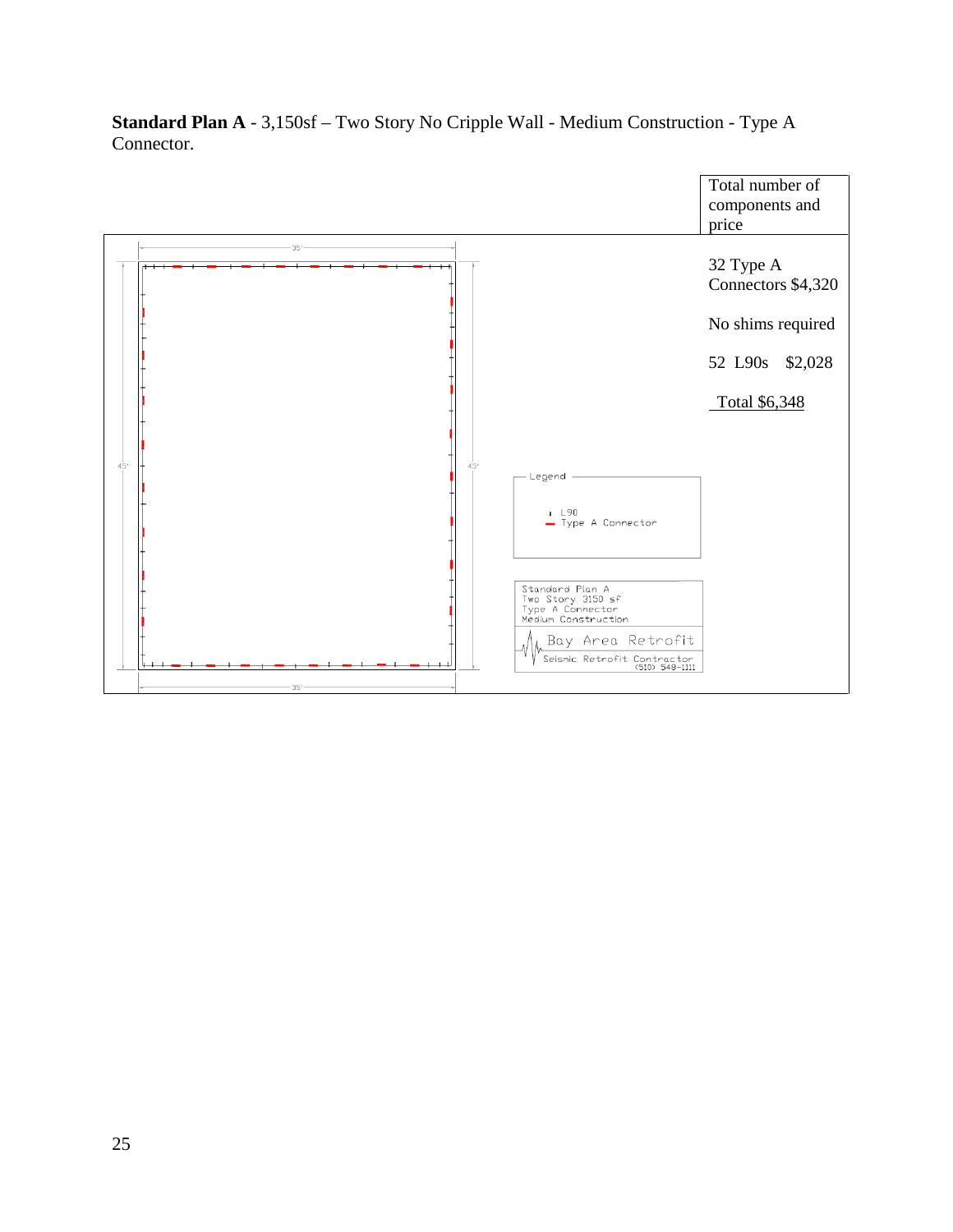**P-1100** - 3,150sf – Two Story - No Cripple Wall - Medium Construction - Type B Connectors

| Component             | Shear resistance on each wall line      |
|-----------------------|-----------------------------------------|
| Type B Connector 960# | $\frac{32,640#}{2}$ each side           |
| 12" ripped shims      | Shims do not require connection to sill |
| L90s                  | $49,950#$ each side                     |

**Standard Plan A** - 3,150sf - No Cripple Wall - Light Construction - Type A Connector. Total \$6,348

Base shear  $= 12.010#$  on each wall line.

| Component               | Shear resistance on each wall line |
|-------------------------|------------------------------------|
| Type A Connector 1,530# | $\vert$ 12,240# each wall line     |
| $\vert$ L90s – 925#     | $12,025$ # each wall line          |

## **Cost Comparison**

#### **P-1100 Type B Connector**

| <b>Type B Connector</b> | 136   | \$18,360 |
|-------------------------|-------|----------|
| 12" Rip Cut Shims       | 136   | \$6800   |
| L90s                    | 216   | \$8424   |
|                         | Total |          |

#### **SPA Type A Connector**

| <b>Type B Connector</b> | 32 | \$4,320 |
|-------------------------|----|---------|
| 12"Rip Cut Shims        | NΑ | ΝA      |
| L90s                    | 52 | \$2,028 |
| Total                   |    | \$6348  |
|                         |    | 0.186 W |
|                         |    |         |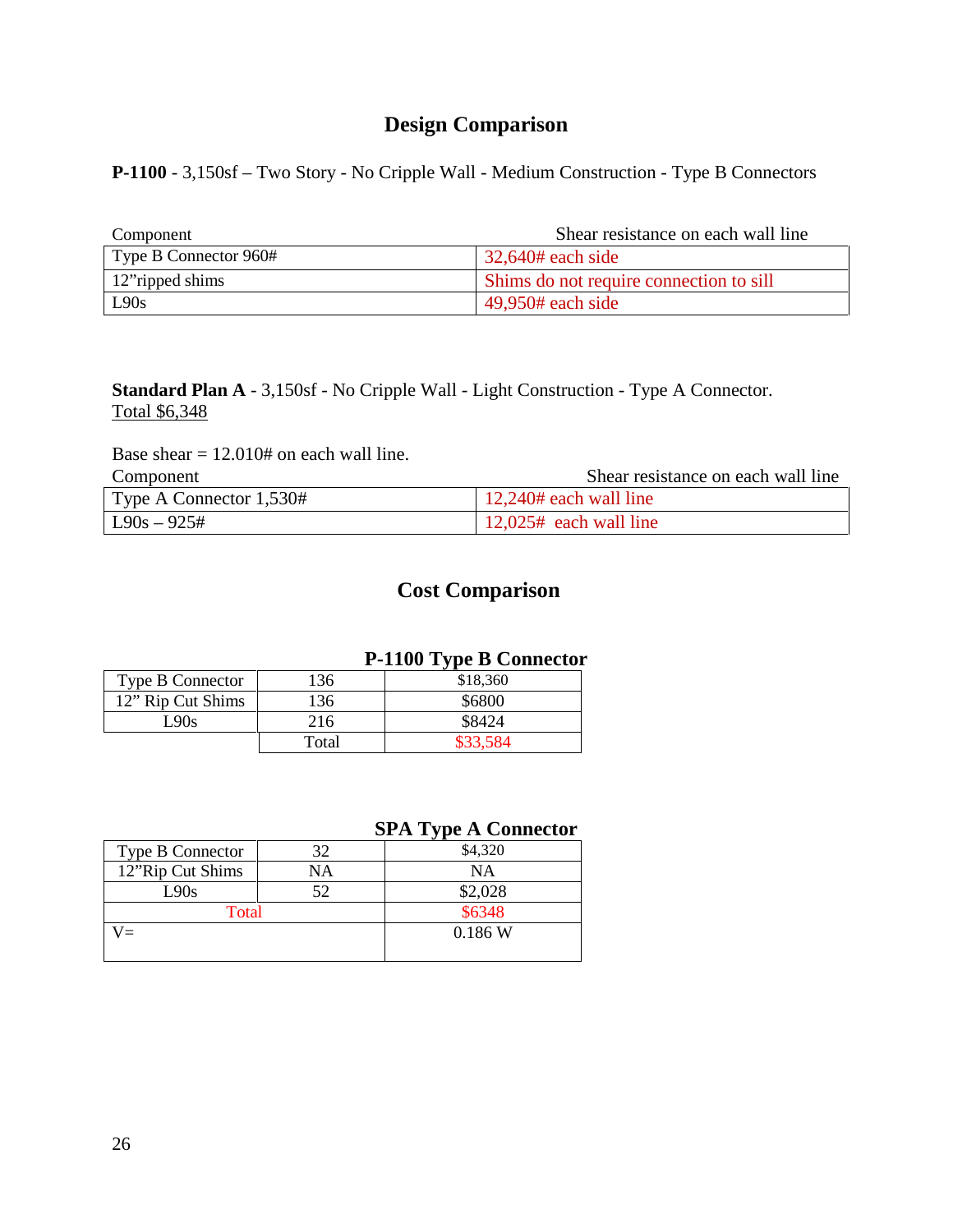### **P-1100**-1,350sf – No Cripple Wall - Light Construction – Detail 3, Sheet D2 with Type B **Connectors**



Detail 3, Sheet D2

| Component                          | Shear resistance on each wall line            |
|------------------------------------|-----------------------------------------------|
| Type B Connector 960#              | $15,360#$ each wall line                      |
| 4' Rip Cut Runners. No load rating | Does not meet 2" min. penetration requirement |
| $L90s -$                           | $\frac{23.125\#}{2}$ each side                |

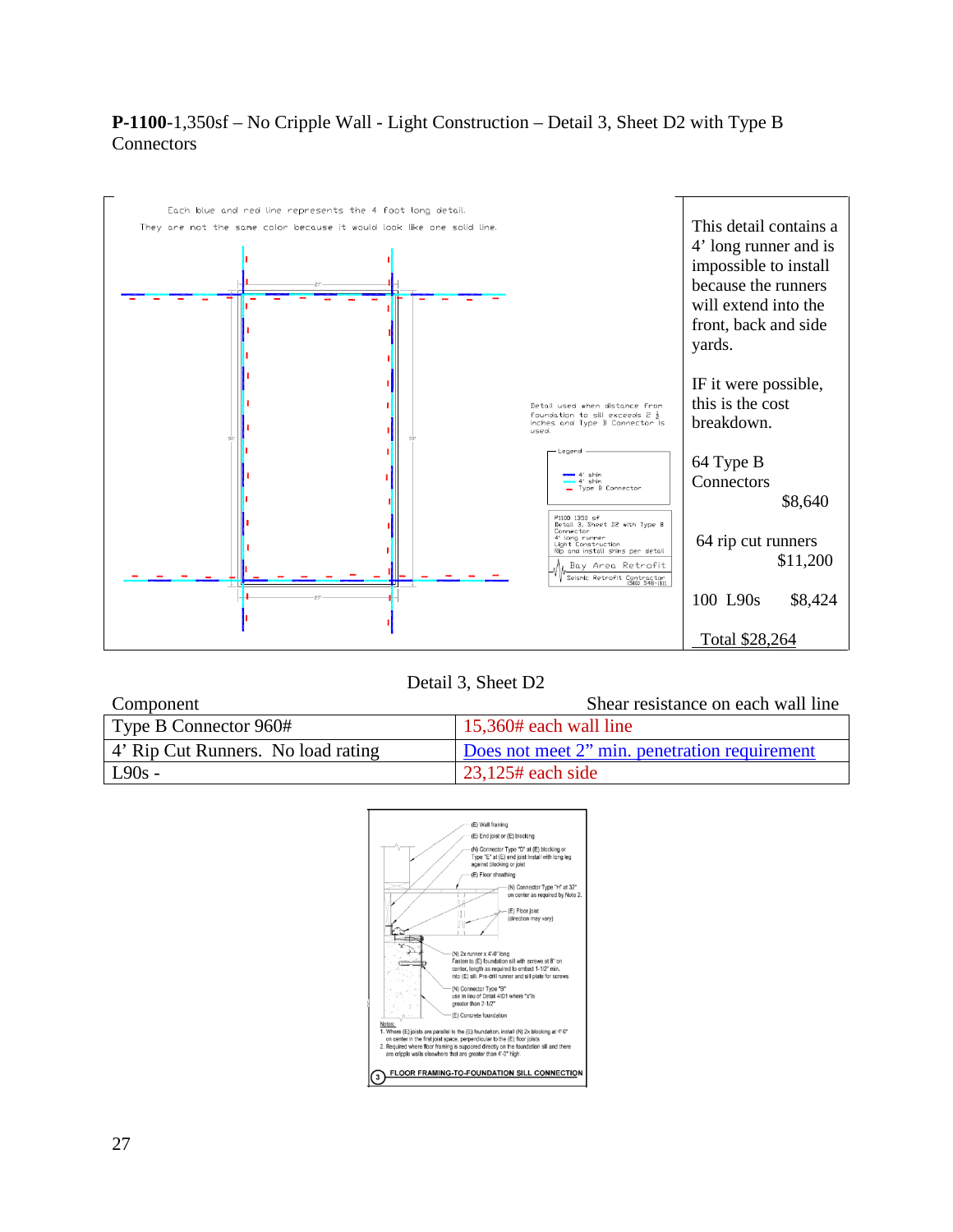**Standard Plan A** - 1,350sf - No Cripple Wall - Light - Construction – 2' Cross Cut Shims - Type A Connector.



Base shear  $= 4,268#$ on each wall line.

| Component                                    | Shear resistance on each wall line |
|----------------------------------------------|------------------------------------|
| Type A Connector 960#                        | $6,120#$ each wall line            |
| 30" Cross Cut Shims with (4) 1/4" SDS screws | 6,400# each wall line              |
| $L90s -$                                     | $6,475$ # each wall line           |
|                                              | subfloor                           |
| floor joists                                 |                                    |
| 36" nominal 2x4<br>w/12 12d commons          | SDS 1/4'x3' hex screw              |
|                                              | — Simpson UFP10                    |

# **Comparison**

anchor

1/2"x4-1/2" wedge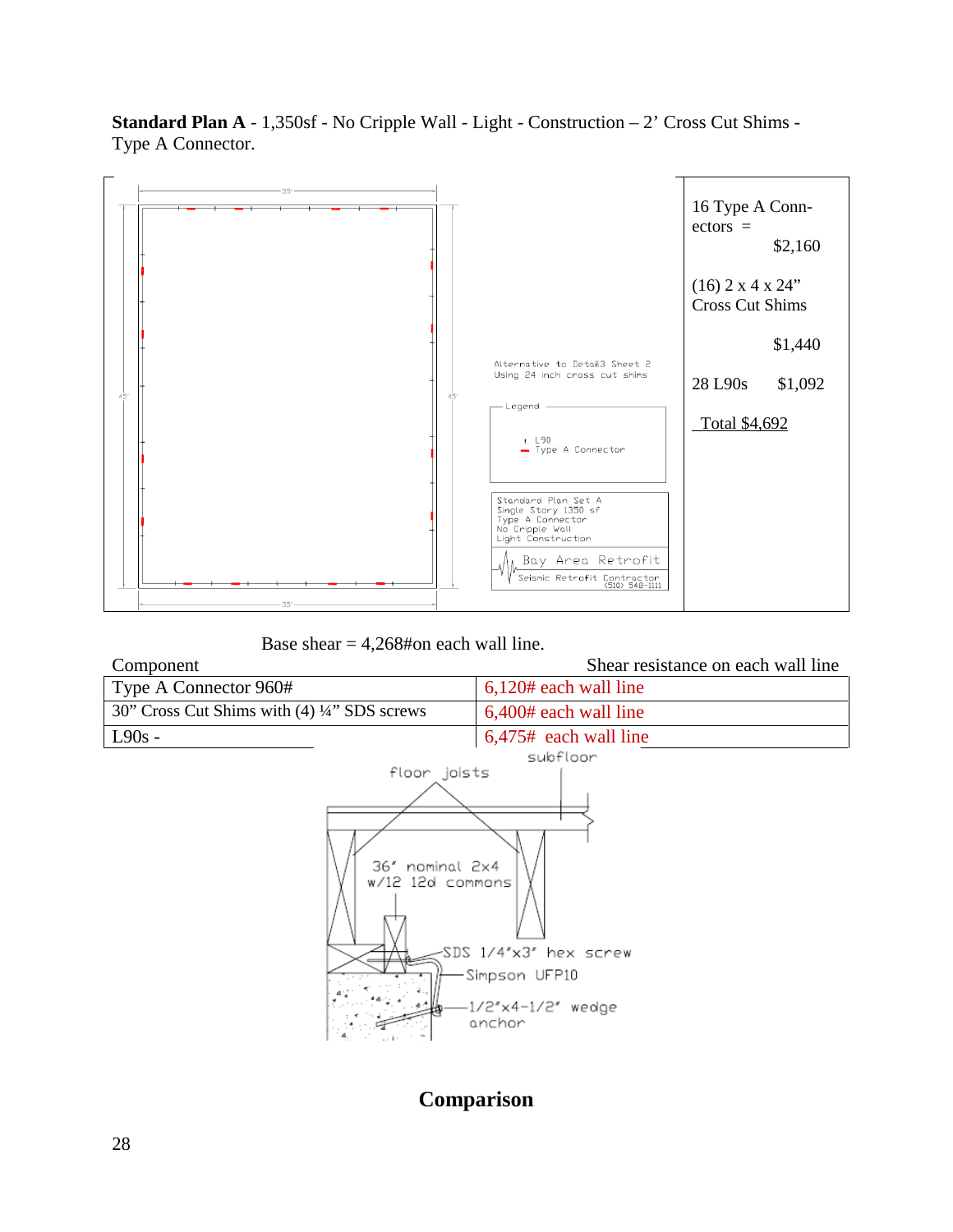### **P-1100**-1,350sf – No Cripple Wall - Light Construction – Detail 3, Sheet D2 \$26,264

| Component                          | Shear resistance on each wall line            |
|------------------------------------|-----------------------------------------------|
| Type B Connector 960#              | $\vert$ 15,360# each wall line                |
| 4' Rip Cut Runners. No load rating | Does not meet 2" min. penetration requirement |
| $L90s -$                           | $23,125$ # each side                          |

#### **Standard Plan A** -  $1,350$ sf - No Cripple Wall - Light - Construction  $-2'$  \$4,692

Base shear  $= 4,268#$ on each wall line.<br>Component

Shear resistance on each wall line

| Type A Connector 960#                      | $\frac{1}{20}$ 6,120# each wall line |
|--------------------------------------------|--------------------------------------|
| 30" Cross Cut Shims with (4) 4" SDS screws | $\mid 6,400\text{#}$ each wall line  |
| $L90s -$                                   | $6,475$ # each wall line             |

#### COST COMPARISON

## **P-1100 Detail 3, Sheet D2**

| <b>Type B Connector</b> | 64  | \$8,640  |
|-------------------------|-----|----------|
| 4' Rip Cut Runners.     | 64  | \$6800   |
| L90s                    | 100 | \$3900   |
| Total                   |     | \$19,340 |

## **Alternate SPA Type A Connector**

| <b>Type B Connector</b> | 16    | \$2,160 |
|-------------------------|-------|---------|
| 2' Cross Cut Shims      | 16    | \$1,440 |
| L90s                    | 28    | \$1092  |
|                         | Total | \$4692  |
|                         |       | 0.186 W |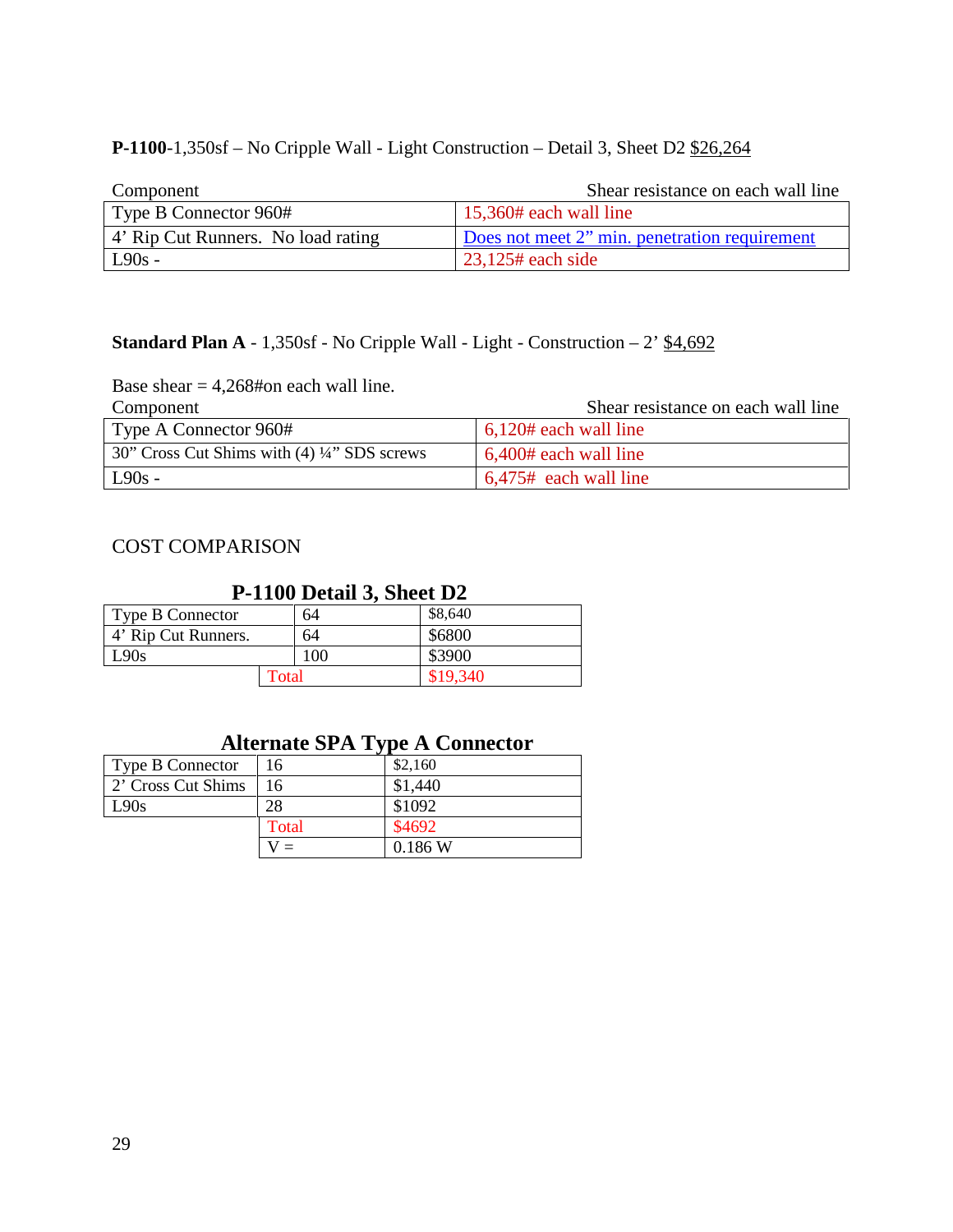## **Conclusion**

On average FEMA P-1100 retrofits cost three times as much as retrofits designed using Standard Plan A. Seismic retrofits are, and will continue to be, voluntary. This has been local jurisdiction policy all over the state for decades.

Homeowners must therefore be enticed by reasonable cost rather than discouraged by high cost retrofits. High cost is the number one disincentive homeowner face when deciding whether or not to improve the lateral force resisting system of their home.

## **The Seismic Design C0-efficent Impact on Cost**

The seismic design Coefficient in FEMA P-1100 for plywood is 0.262.

The seismic design Coefficient in FEMA P-1100 for bolts and framing anchors is 0.393.

The seismic design Coefficient in Standard Plan A is 0.186 no matter which retrofit component is considered.

This is why bolt, plywood, and L90 capacities never match in P-1100. For example, in this P-1100 retrofit for a 3.150sf - Two Story - 5' Cripple Wall - Medium Construction home the difference in capacities and quantities vary greatly. This has an enormous impact on cost. .

| Component                         | <b>FEMA P-1100</b>             | Total capacity and cost |
|-----------------------------------|--------------------------------|-------------------------|
| $(100)$ 5/8 Bolts-                | $150,000# = $7,700$            |                         |
| $(168\text{If})$ 490 plf Plywood- | $82,320 \text{ } \# = $27.720$ |                         |
| $(216)$ L90s                      | 199,800# total = $$8,424$      |                         |
| <b>TOTAL COST</b>                 | \$43,844                       |                         |

This is unaffordable for most homeowners.

On the other hand, the earthquake resistance of bolts, plywood, and L90s are practically the same when Standard Plan A's Seismic Design Coefficient of 0.186 is applied equally to all components. The matching of capacities reduces cost considerably.

| Component                | Standard Plan A           | Total capacity and cost |
|--------------------------|---------------------------|-------------------------|
| $(32)$ Bolts- 1500#      | $48,000# = $2,464$        |                         |
| $(96If)$ 550plf Plywood- | $52,800 \# = $15,840$     |                         |
| $(56)$ L90s -            | $51.800\text{#} = $2,184$ |                         |
| <b>TOTAL COST</b>        | \$20,488                  |                         |

This is affordable for most homeowners.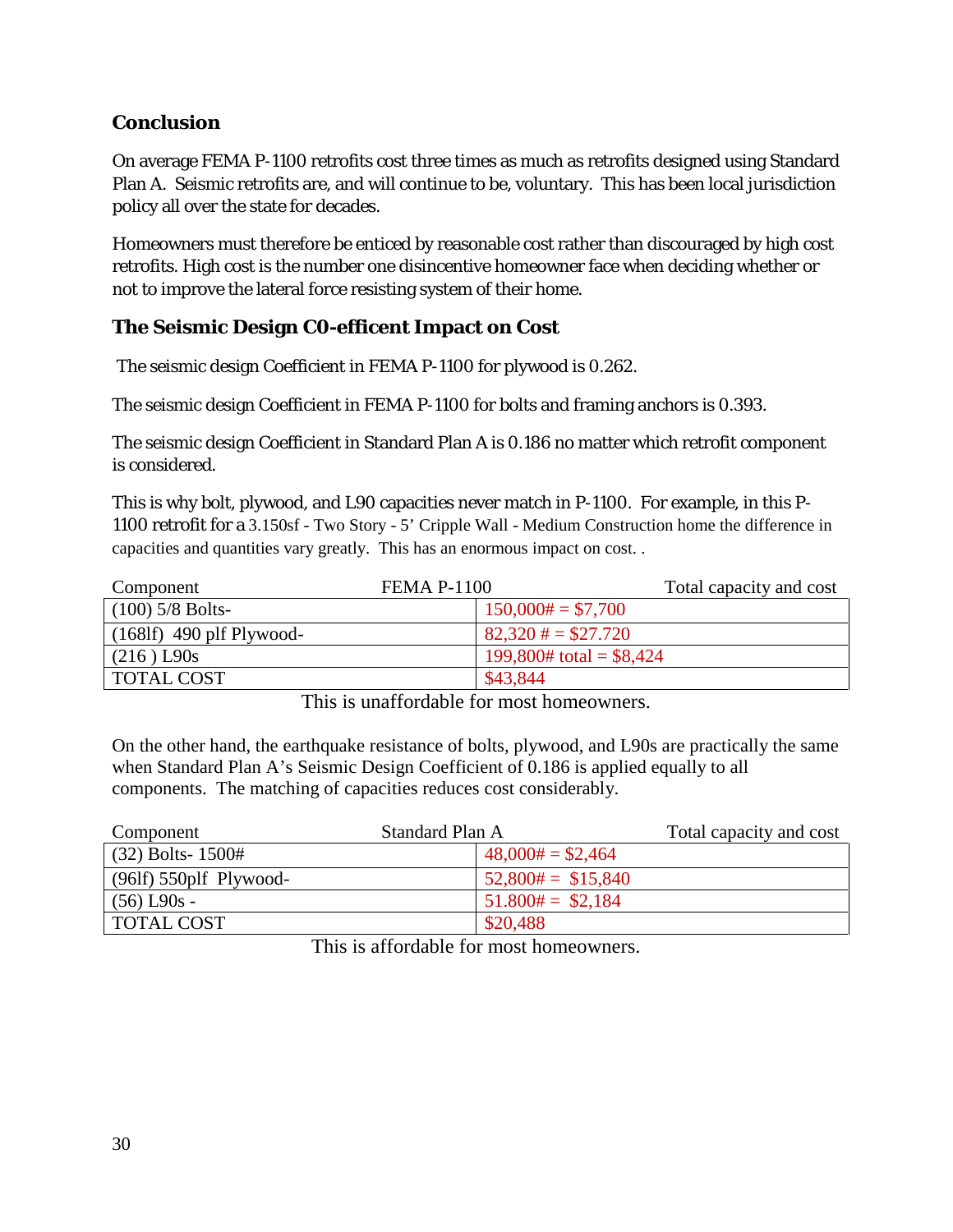## **Conclusion**

The Seismic Design Coefficient in P-1100 drives the cost beyond what most homeowners can afford and will cause homeowners to revert to other design systems such as such as Standard Plan A or self-styled systems contractors have created themselves.

If this standard is not made more affordable it will never be used to reduce problems in found voluntary seismic

# **Appendix A**

### **Standard Plan A's Engineering Background – By Jim Russell**

Here are the **complete calculations**.

The following calculations determine the seismic load demand to cripple walls and foundation sill plates for conditions commonly found in existing wood-framed residential buildings located in the San Francisco Bay Area. These demands are the basis for the cripple wall bracing and foundation sill anchorage requirements contained in the East Bay and Peninsula Chapter of ICC Seismic Retrofit Provisions. Certain assumptions are made in the calculation of these demand loads. They include:

- 1. Wood structural panels are used to brace the cripple walls, and the buildings are limited to a maximum of two stories. Therefore, the R factor used is 5.5. (2001 CBC Table 16-N)
- 2. The Redundancy Factor rho ( $\rho$ ) = 1.0, because the cripple wall bracing lengths along each exterior wall in each axis are equal, or are nearly equal. (2001 CBC Sec.1630.1.1)
- 3. The Near Source Factor (Na)  $= 1.3$ , to account for buildings that are located between 4 and 10 kilometers of a Type A fault. This value is less than the maximum  $Na = 1.5$ specified for locations 2 kilometer or less from a Type A fault, but is greater than the  $Na = 1.1$  value permitted for buildings that are, 1) located on soil classified not greater than type SD, 2) are not defined by the code as being irregular, and 3) have  $rho = 1.0$ . (CBC Sec.1629.4.2 and Tables 16-L, 16-M, and 16-S)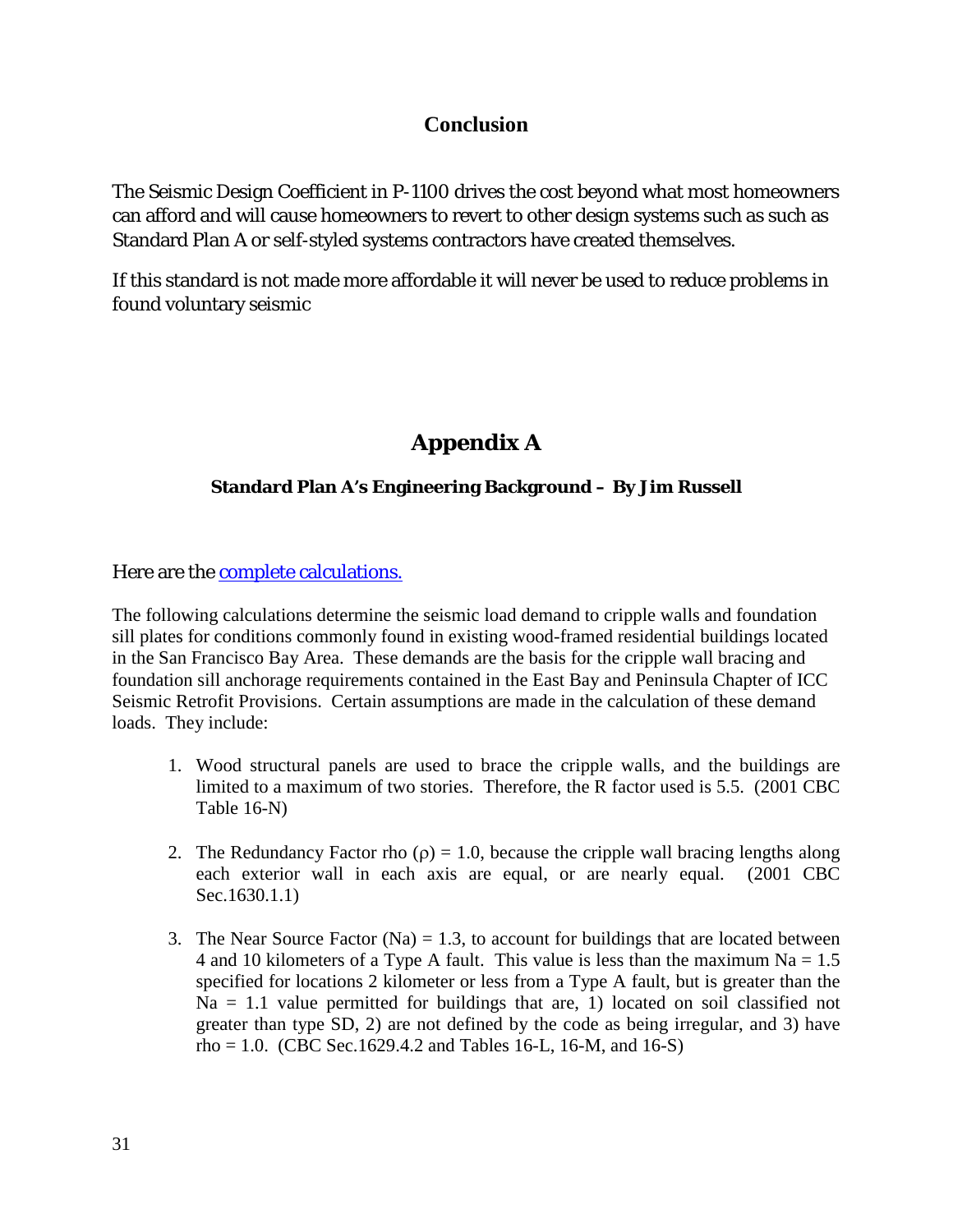- 4. New resisting elements are located at the building perimeter only, therefore, one-half of the total seismic load in each axis is resisted by each of two parallel perimeter wall lines.
- 5. No reduction from current code force levels is being taken, as is permitted by Section 301.3 of the Guidelines for Seismic Retrofit of Existing Buildings. (ICBO, 2001)

Certain assumptions are made with respect to the capacities of the new materials added to strengthen the buildings. They include:

1. Allowable stresses are increased by a factor of 1.33 for short term seismic loads, or are based on tabular values already adjusted for seismic loading (2001 CBC Table 23-  $II-I-1$ ).

The following assumptions have also been made regarding the construction of the houses:

- 1. The floor to ceiling wall height is 8 feet.
- 2. The roof slope is 4:12, with gable ends occurring on the short (transverse) side, and two foot eave overhangs on all sides.
- 3. Four Cases of exterior and interior wall finish and roofing are considered.
- **A) Lightweight roofing (5 psf) of wood shake, wood shingle, or composition shingle, exterior wood sheathing or board finish, and ½" gypsum wallboard interior finish.**
- **B) Lightweight roofing, exterior wood sheathing or board finish, and gypsum lath**  This is considered the definition of "Light **Construction"**
- **C) Lightweight roofing, cement plaster (stucco) exterior finish, and gypsum lath and plaster interior finish.**
- **D) Lightweight roofing, cement plaster (stucco) exterior finish, and gypsum wall board interior finish.**

Category D was missing from the original calculations and I added it based on the weights defined elsewhere in the calculations. These calculations look at 3 different footprint sizes:

- For one-story buildings the footprint sizes are: 1) 30 feet by 40 feet (1,200 square feet)
- 2) 30 feet by 50 feet  $(1,500)$  square feet) 3) 36 feet by 56 feet (2,016 square feet)
- For two-story buildings the footprint sizes are: 1) 30 feet by 30 feet  $(1,800)$  square feet)
	- 2) 30 feet by 40 feet (2,400 square feet)